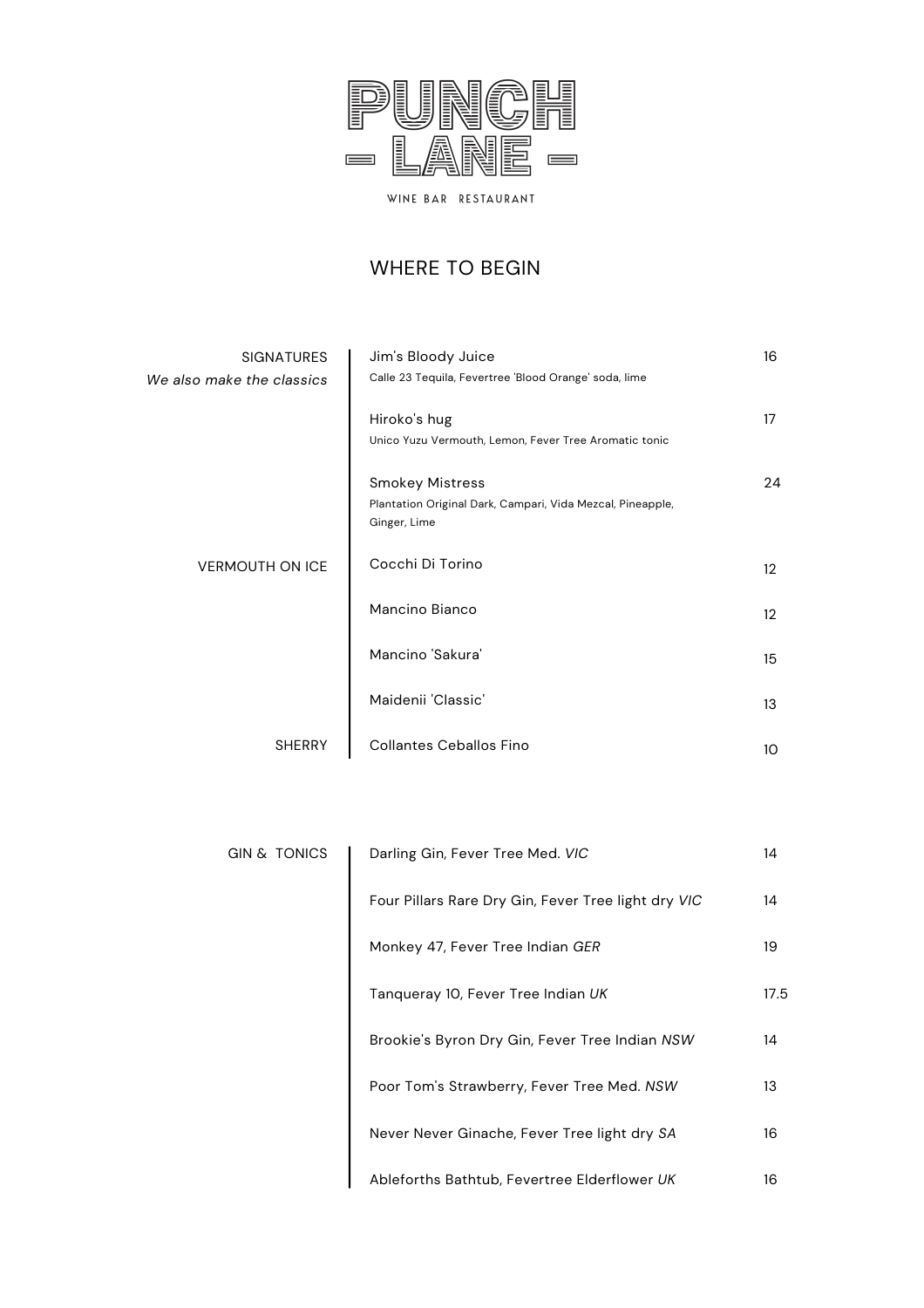

#### BEER & CIDER

| <b>BEER</b>                       | Estrella Damm Tap 400ml (4.7%)<br>Barcelona, ESP | 13                |
|-----------------------------------|--------------------------------------------------|-------------------|
| "You can't be a real country      |                                                  |                   |
| unless you have a beer and        | Inedit Damm (4.8%)                               | 14                |
| an airline - it helps if you have | Barcelona, ESP                                   |                   |
| some kind of a football team,     |                                                  |                   |
| or some nuclear weapons,          | Garage Project 'Hapi Daze' Pale Ale (4.6%)       | $12 \overline{ }$ |
| but at the very least you         | Wellington, NZ                                   |                   |
| need a beer." - Frank Zappa       |                                                  |                   |
|                                   | Capital Brewing 'Summit' Session Ale (3.5%)      | 13                |
|                                   | Fyshwick, ACT                                    |                   |
|                                   |                                                  |                   |
|                                   | Capital Brewing Co. 'Rockhopper' IPA (6.3%)      | 16                |
|                                   | Fyshwick, ACT                                    |                   |
|                                   | Heaps Normal 'Quiet' XPA (0.5%)                  | 10 <sup>°</sup>   |
|                                   | Kingston, ACT                                    |                   |
|                                   |                                                  |                   |
| <b>CIDER</b>                      | Arquiteka Apple Cider (6.8%)                     | $12 \overline{ }$ |
|                                   | Yarra Valley, VIC                                |                   |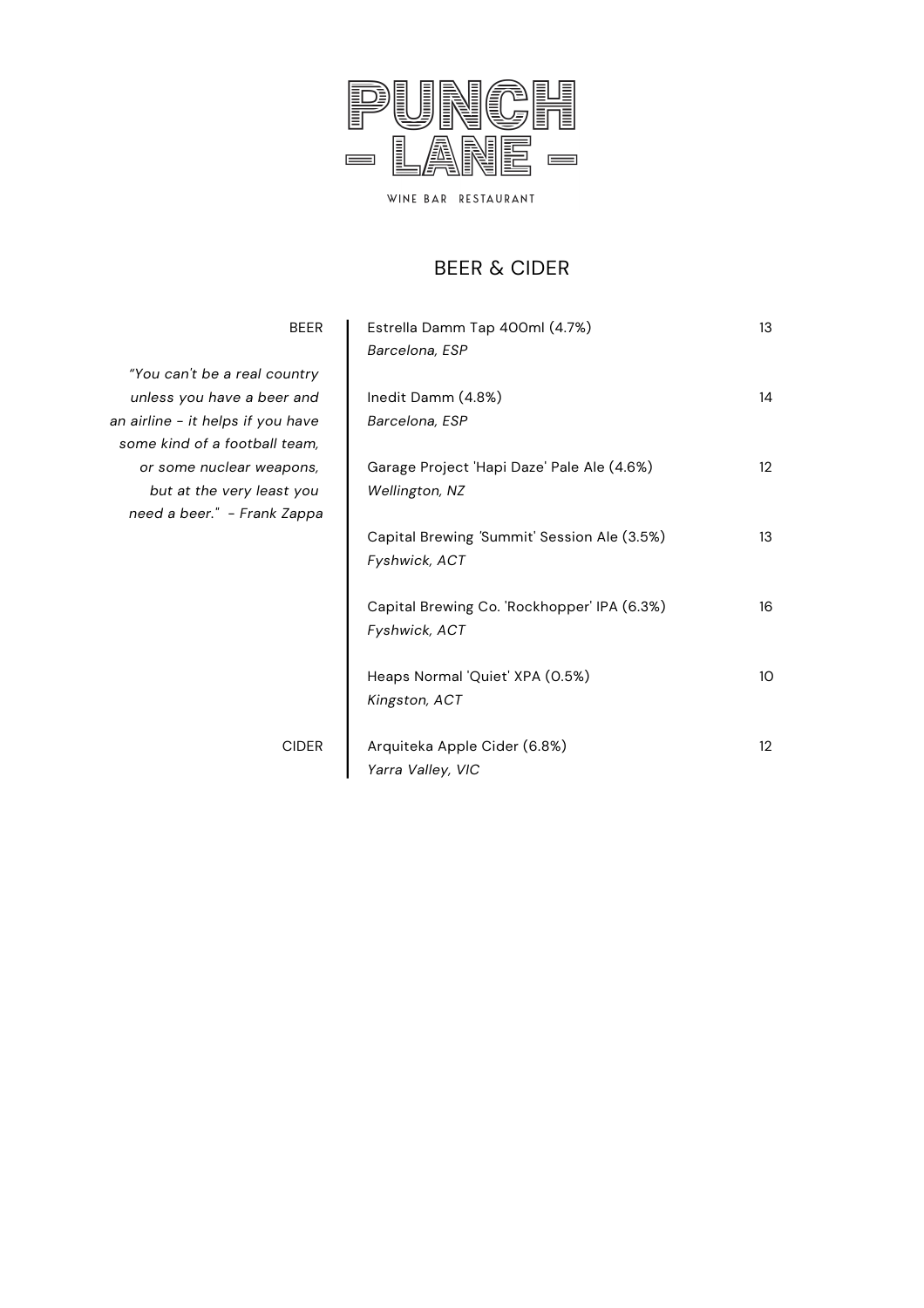

## WINES BY THE GLASS

| SPARKLING           | 2015      | Sidewood, 'Isabella' Rose, Pinot Noir, Chard.<br>Adelaide Hills, SA | 17   | 120ml |
|---------------------|-----------|---------------------------------------------------------------------|------|-------|
|                     | <b>NV</b> | Andre Delorme, Cremant de Bourgogne Brut<br>Rully, FRA              | 15   |       |
|                     | <b>NV</b> | Bonnaire 'Tradition Brut', CH, PN, PM<br>Cramant, FRA               | 23.5 | 100ml |
| <b>WHITE</b>        | 2019      | Vickery, 'Eden Valley', Reserve Riesling<br>Eden Valley, SA         | 16   | 150ml |
|                     | 2019      | Santolin 'Gladysdale', Chardonnay<br>Yarra Valley, VIC              | 19   |       |
|                     | 2020      | Salwey, Pinot Blanc<br>Baden, GER                                   | 18   |       |
|                     | 2018      | Susuro 'Farfalla', Vermentino<br>Adelaide Hills, SA                 | 18   |       |
| ORANGE/SKIN CONTACT | 2021      | Havilah 'OGG', Pinot Gris, Gewurztraminer<br>Tamar Valley, TAS      | 15   |       |
| ROSÉ                | 2021      | S.C.Pannell 'Arido', Grenache<br>McLaren Vale, SA                   | 15   |       |
| <b>RED</b>          | 2019      | Valentine 'Vue on Halcyon', Pinot Noir<br>Yarra Valley, VIC         | 19   |       |
|                     | 2018      | Salomon 'Braeside', Cabernet Sauvignon<br>Fleurieu Peninsula, SA    | 18   |       |
|                     | 2019      | Michael Hall 'Sang de Pigeon' Shiraz<br>Barossa Valley, SA          | 18   |       |
|                     | 2021      | Pikes, 'Luccio' Sangiovese<br>Clare Valley, SA                      | 17   |       |
| <b>DESSERT</b>      | 2019      | La Pigeade, Muscat De Beaumes De Venise<br>Southern Rhone, FRA      | 17   | 75ml  |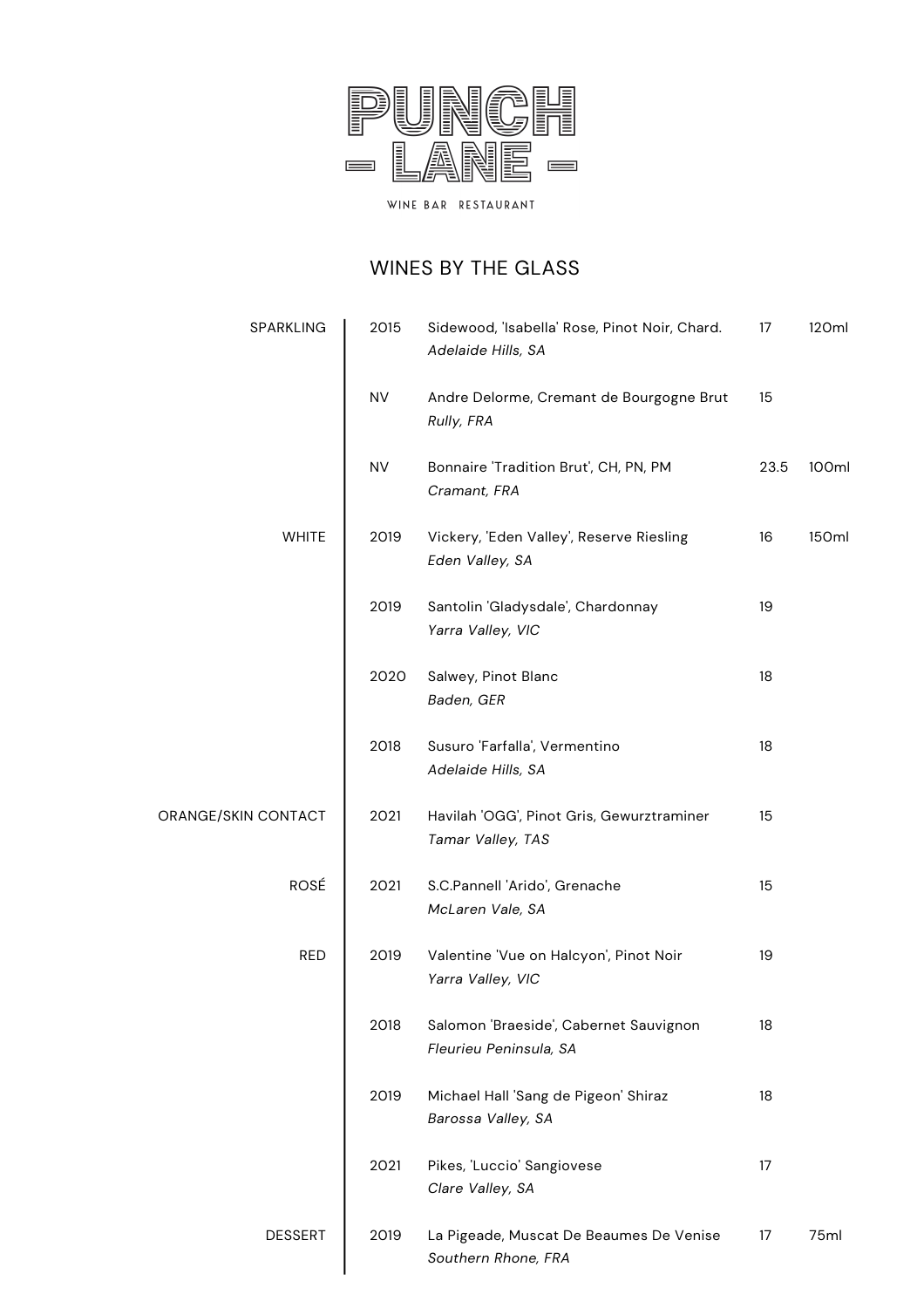

#### MAGNUM

| <b>CHAMPAGNE</b> | <b>NV</b> | Pierre Gimonnet, Blanc de Blanc 1er Cru<br>Champagne, FRA      | 425 | 1500ml |
|------------------|-----------|----------------------------------------------------------------|-----|--------|
|                  | <b>NV</b> | Olivier Horiot 'Metisse', Les Riceys<br>Champagne, FRA         | 500 |        |
| <b>WHITE</b>     | 2016      | Arnaud Lambert, Saumur 'Midi' Chenin<br>Loire Valley, FRA      | 198 |        |
| <b>RED</b>       | 2019      | Domaine Metrat 'La Roilette' Gamay<br>Fleurie, Beaujolais, FRA | 170 |        |
|                  | 2017      | Shaw and Smith, Syrah<br>Adelaide Hills, SA                    | 260 |        |
|                  | 2020      | Torbreck 'Woodcutter's' Shiraz<br>Barossa Valley, SA           | 135 |        |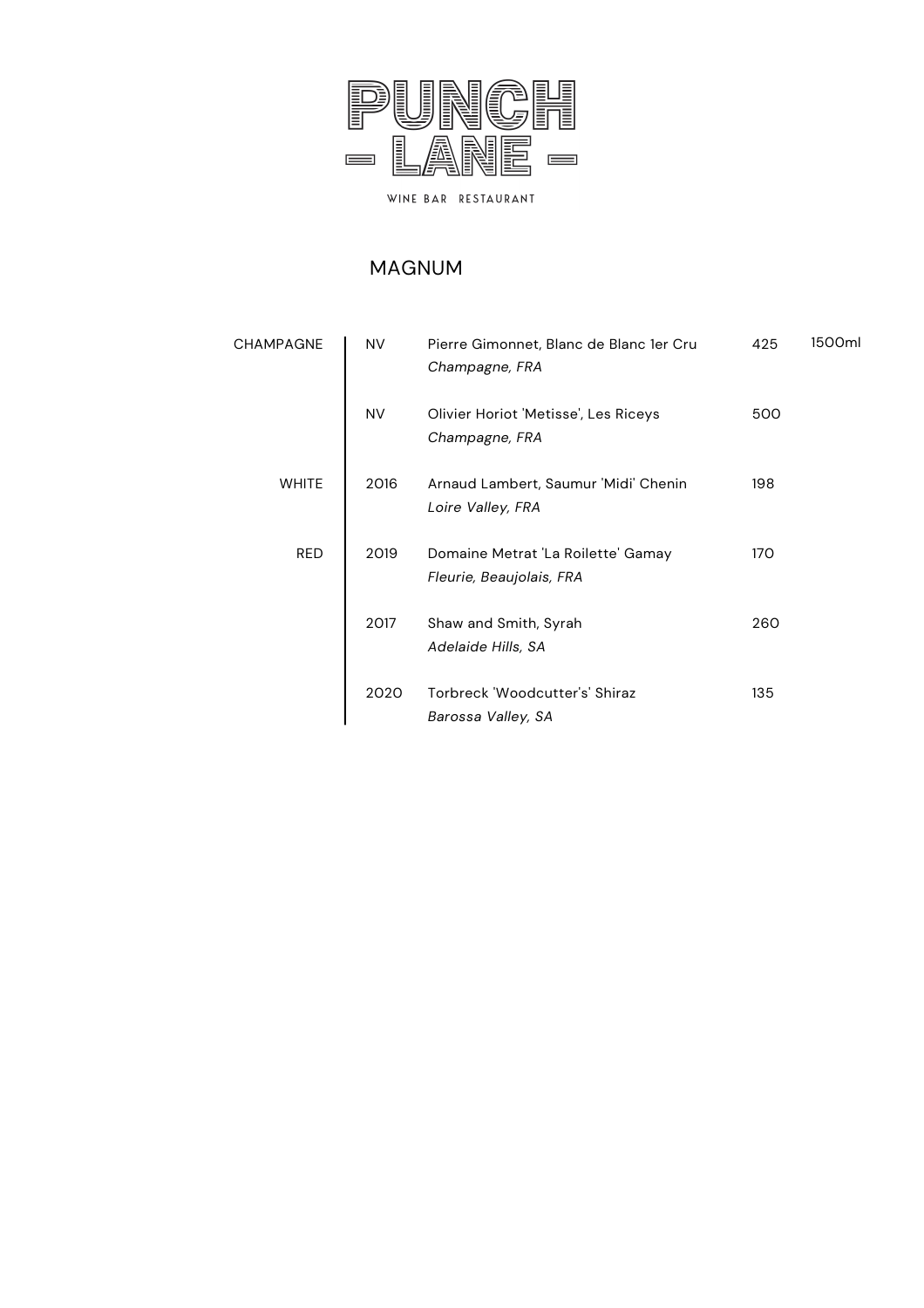

## HALF BOTTLE

| <b>WHITE</b> | 2019 | Trimbach 'Reserve', Riesling<br>Alsace, FRA                           | 80  | 375ml |
|--------------|------|-----------------------------------------------------------------------|-----|-------|
|              | 2018 | Baumard 'Clos St Yves', Savennieres Chenin<br>Loire Valley, FRA       | 74  |       |
| 2007         |      | Baumard 'Clos St Yves', Savennieres, Chenin<br>Loire Valley, FR       | 80  |       |
|              | 2021 | Clarence House, Chardonnay<br>Cambridge, TAS                          | 52  |       |
|              | 2020 | Kumeu River Estate, Chardonnay<br>Hawkes Bay, NZ                      | 56  |       |
| <b>RED</b>   | 2020 | Clarence House, Pinot Noir<br>Cambridge, TAS                          | 52  |       |
|              | 2019 | Domaine Collotte 'Les Grasses Têtes', Pinot Noir 85<br>Marsannay, FRA |     |       |
|              | 2019 | Chateau de Coulaine, Chinon, Cab Franc<br>Loire Valley, FRA           | 57  |       |
|              | 2016 | Salomon 'Finniss River', Shiraz<br>Fleurieu Peninsula, SA             | 48  |       |
|              | 2018 | Chateau Mont-Redon, Châteauneuf-du-Pape<br>Rhone Valley, FRA          | 125 |       |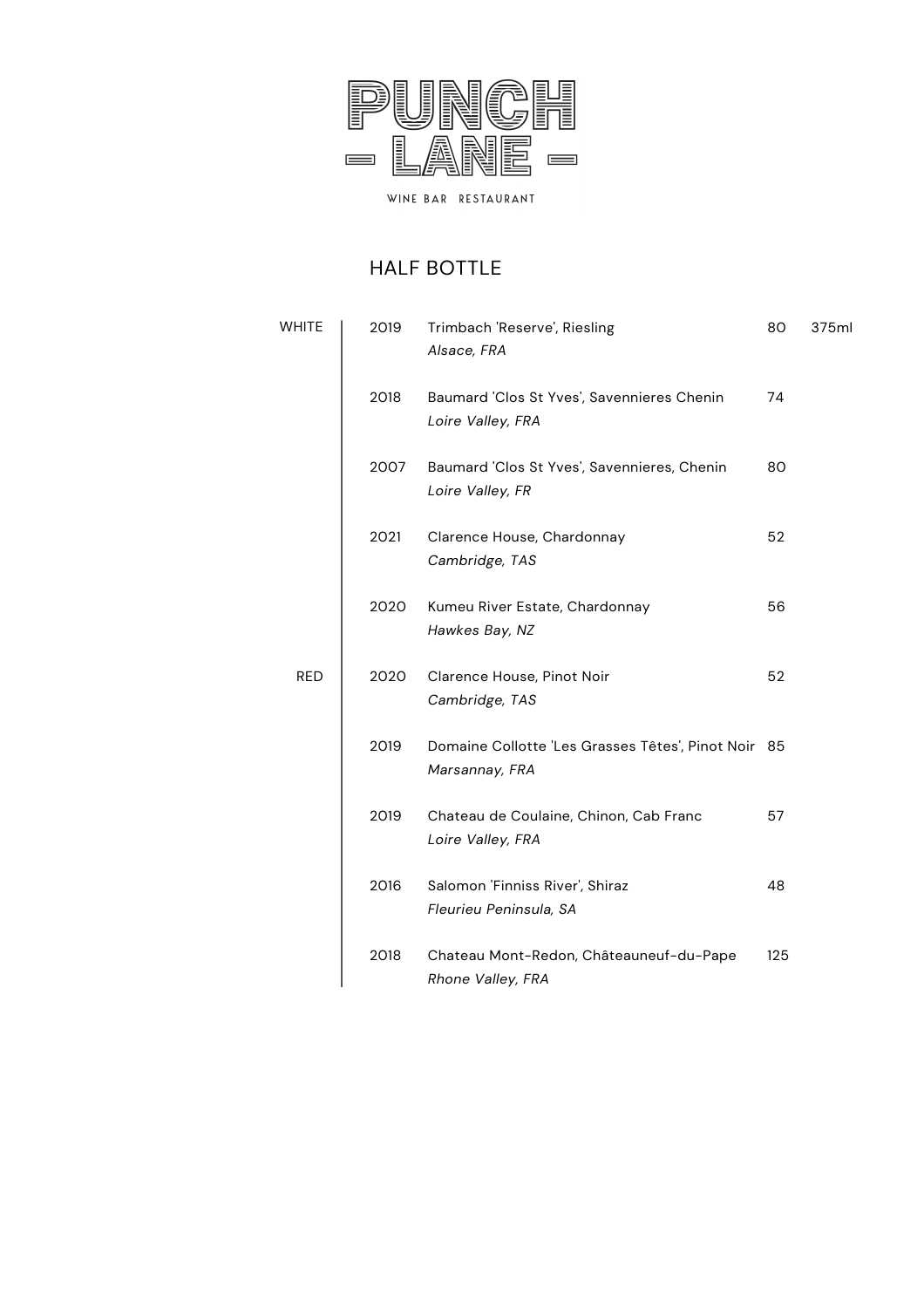

#### CHAMPAGNE

| CHAMPAGNE<br>mes a time in every                           | NV.       | Bonnaire 'Tradition Brut', CH, PN, PM<br>Cramant, FRA       | 155 |
|------------------------------------------------------------|-----------|-------------------------------------------------------------|-----|
| when the only thing<br>lass of champagne."<br>-Bette Davis | <b>NV</b> | Louis Roederer, 'Collection 242'<br>Reims, FRA              | 175 |
|                                                            | <b>NV</b> | Billecart-Salmon Brut<br>Mareuil-sur-Ay, FRA                | 215 |
|                                                            | <b>NV</b> | Gosset 'Grand Blanc de Blancs'<br>Aÿ, FRA                   | 300 |
|                                                            | <b>NV</b> | Egly-Ouriet, Brut Grand Cru<br>Ambonnay, FRA                | 450 |
|                                                            | 2007      | Billecart-Salmon 'Nicolas-Francois',<br>Mareuil-sur-Ay, FRA | 745 |
| <b>CHAMPAGNE ROSE</b>                                      | <b>NV</b> | Billecart-Salmon Brut Rose<br>Mareuil-sur-Ay, FRA           | 335 |
|                                                            | 2015      | Louis Roederer, Vintage Rose<br>Reims, FRA                  | 320 |

CHAMPA *"There comes a time in every woman's life when the only thing*  $hat$  *helps* is a glass of champag *-Bette Davis*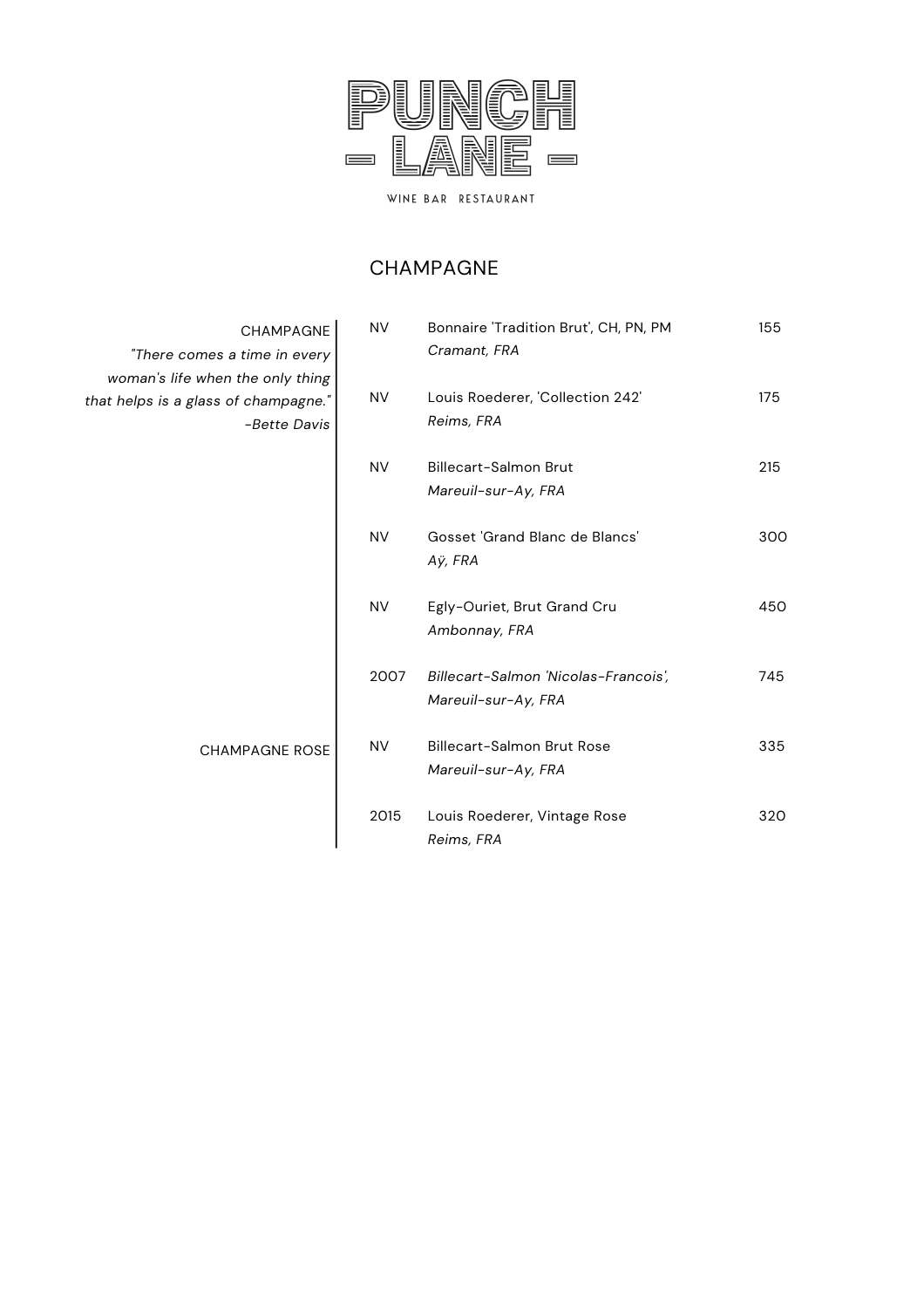

#### SPARKLING

| SPARKLING |
|-----------|
|-----------|

SPARKLING ROSE

*.*

*One of the great things about sparkling wine is it can be matched with almost all food, and is therefore an appropriate drink-well-always!*

| 2016      | Delamere, Vintage<br>Pipers Brook, TAS                    | <b>110</b> |
|-----------|-----------------------------------------------------------|------------|
| 2015      | Sidewood 'Chloe', Cuvee<br>Adelaide Hills, SA             | 90         |
| 2016      | Sittella 'Avante Garde', Blanc de Noirs<br>Pemberton, WA  | 108        |
| <b>NV</b> | Loredan Gasparini, Prosecco D.O.C.G<br>Veneto, ITA        | 70         |
| <b>NV</b> | Andre Delorme, Cremant de Bourgogne<br>Rully, FRA         | 74         |
| 2016      | Domaine Pichot 'Clos St Mathurin',<br>Vouvray, FRA        | 105        |
| <b>NV</b> | Moondarra 'Pet-Nat', Rose<br>Gippsland, VIC               | 76         |
| 2015      | Sidewood 'Isabella', Sparkling Rose<br>Adelaide Hills, SA | 90         |
| 2016      | Sittella 'Grande Vintage', Rose<br>Pemberton, WA          | 96         |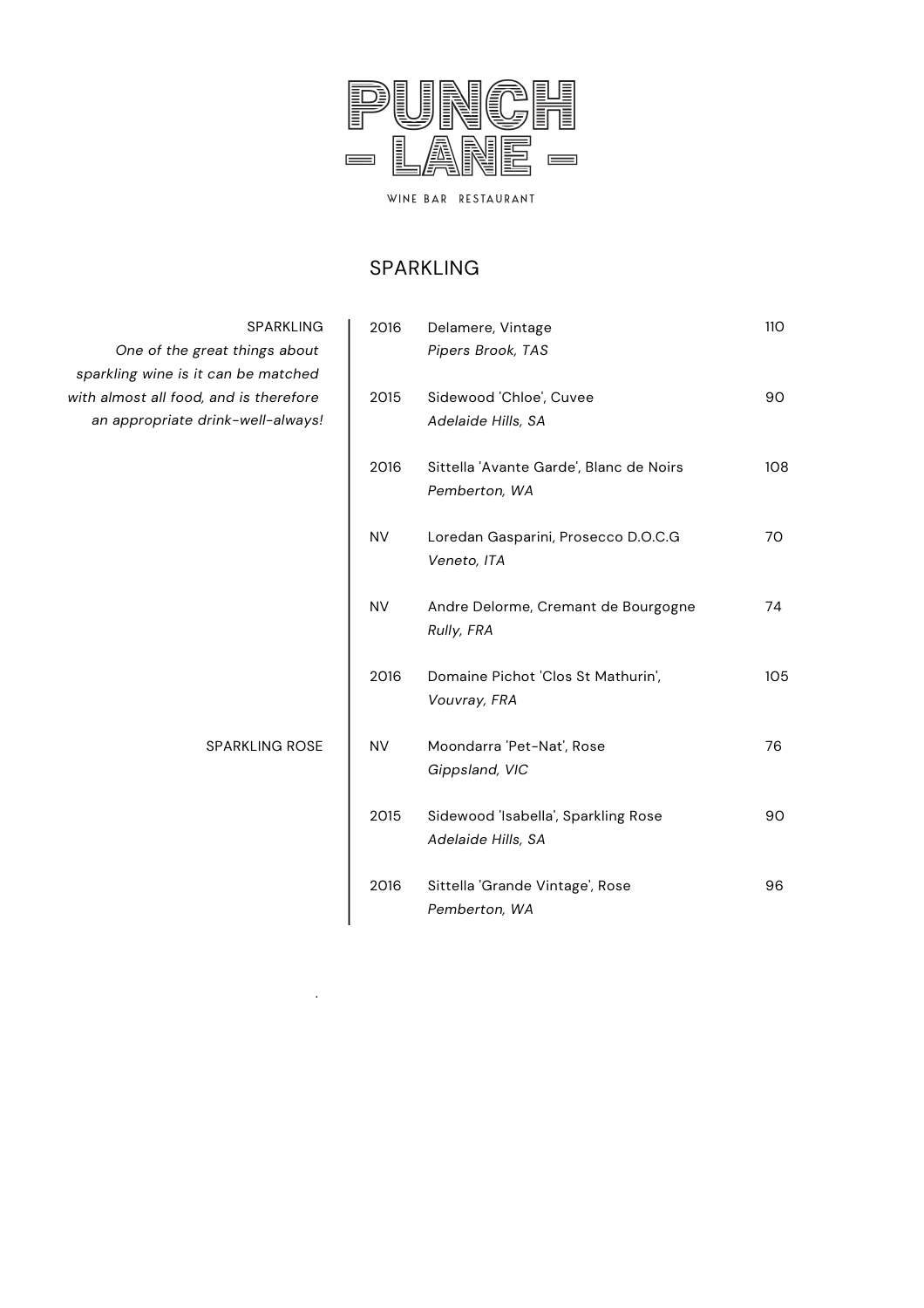

### WHITE VARIETALS

| AUSTRALIA      | 2020 | By Farr, Viognier<br>Geelong, VIC                                | 185 |
|----------------|------|------------------------------------------------------------------|-----|
|                | 2018 | Susuro 'Farfalla', Vermentino<br>Adelaide Hills, SA              | 75  |
|                | 2021 | Michael Hall, Roussanne<br>Barossa Valley, SA                    | 92  |
| <b>FRANCE</b>  | 2017 | Jean-Baptiste Souillard, Crozes-Hermitage<br><b>Rhone Valley</b> | 209 |
|                | 2020 | Mont-Redon, Cotes du Rhone Blanc<br>Southern Rhone               | 68  |
| <b>ITALY</b>   | 2020 | Feudi, Greco di Tufo, D.O.C.G<br>Campania                        | 97  |
|                | 2020 | Graci, Etna Bianco, D.O.C<br>Sicily                              | 102 |
| <b>SPAIN</b>   | 2019 | Xarmant Txakoli, Txakolina De Alava<br>Basque                    | 75  |
|                | 2020 | Cota 45 'UBE de uberrita', Miraflores, Palomino<br>Jerez, ESP    | 90  |
| <b>AUSTRIA</b> | 2020 | Eschenhof Holzer, Gruner Veltliner<br>Wagram                     | 73  |
| <b>GREECE</b>  | 2020 | Kir-Yianni 'The North', Assyrtiko<br>Florina                     | 75  |
| PORTUAL        | 2020 | Niepoort 'Redoma Branco', Rabigato<br>Douro                      | 145 |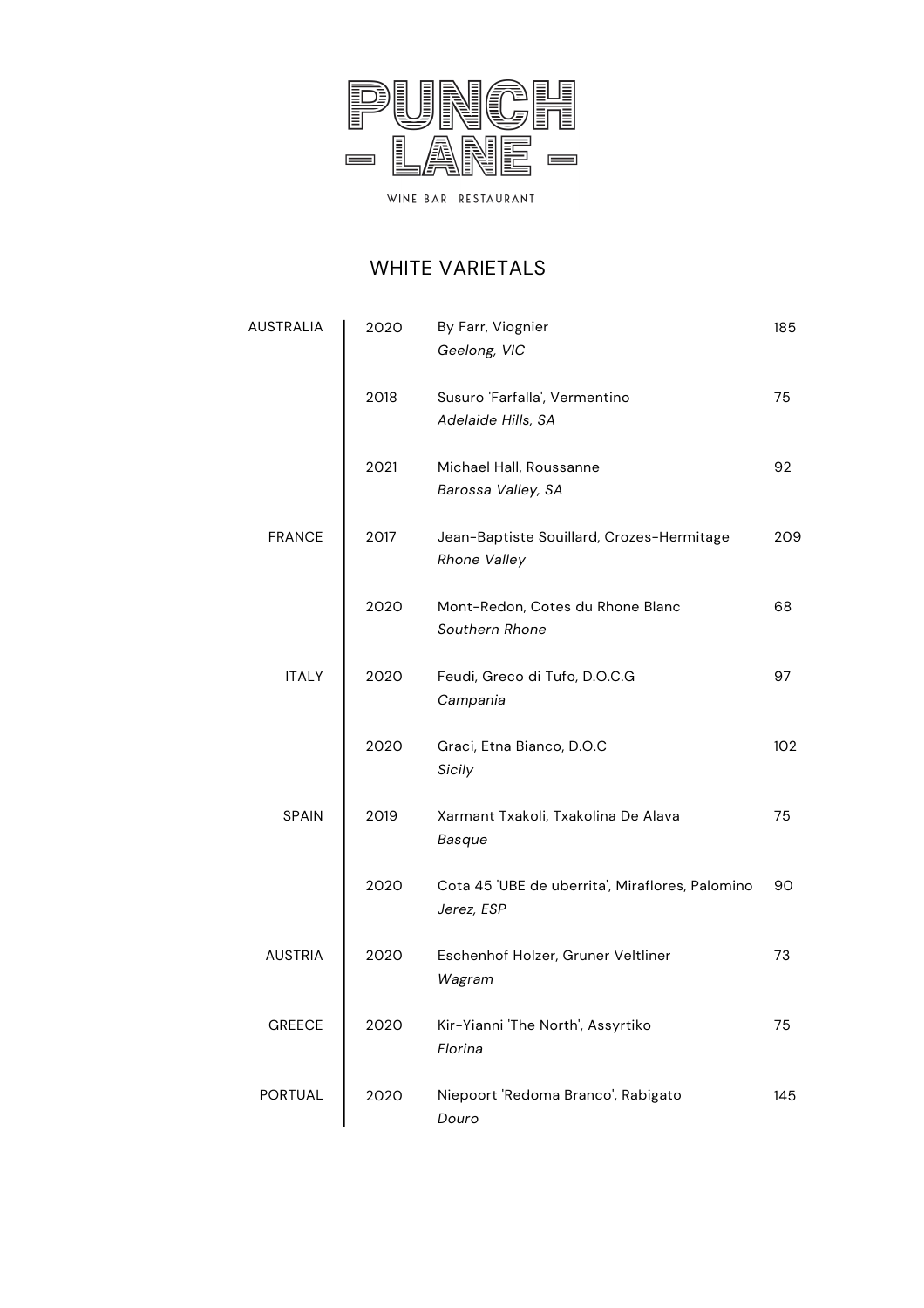

## RIESLING AND OTHER AROMATICS

| <b>AUSTRALIA</b> | 2012 | Shadowfax, Pinot Gris<br>Macedon Ranges, VIC                  | 60         |
|------------------|------|---------------------------------------------------------------|------------|
|                  | 2019 | Vickery, 'Reserve' Riesling<br>Eden Valley, SA                | 68         |
|                  | 2009 | Alkoomi 'Museum Release', Riesling<br>Frankland River, WA     | 75         |
|                  | 2021 | Frankland Ridge 'Isolation', Riesling<br>Frankland River, WA  | 104        |
| <b>FRANCE</b>    | 2016 | Andre Kientzler 'Ribeauville' Riesling<br>Alsace              | <b>110</b> |
| <b>GERMANY</b>   | 2020 | Battenfeld-Spanier Eisquel, Riesling<br>Rheinhessen           | 85         |
|                  | 2019 | Dr. Burklin-Wolf 'Ruppertsberger', Riesling<br>Pfalz          | 115        |
|                  | 2019 | Joh. Jos. Prum 'Bernkasteler Badstube', Kabinett 148<br>Mosel |            |
|                  | 2020 | Salwey, Weissburgunder<br>Baden                               | 85         |
|                  | 2018 | Salwey, Henkenberg GG, Grauburgunder<br>Baden                 | <b>170</b> |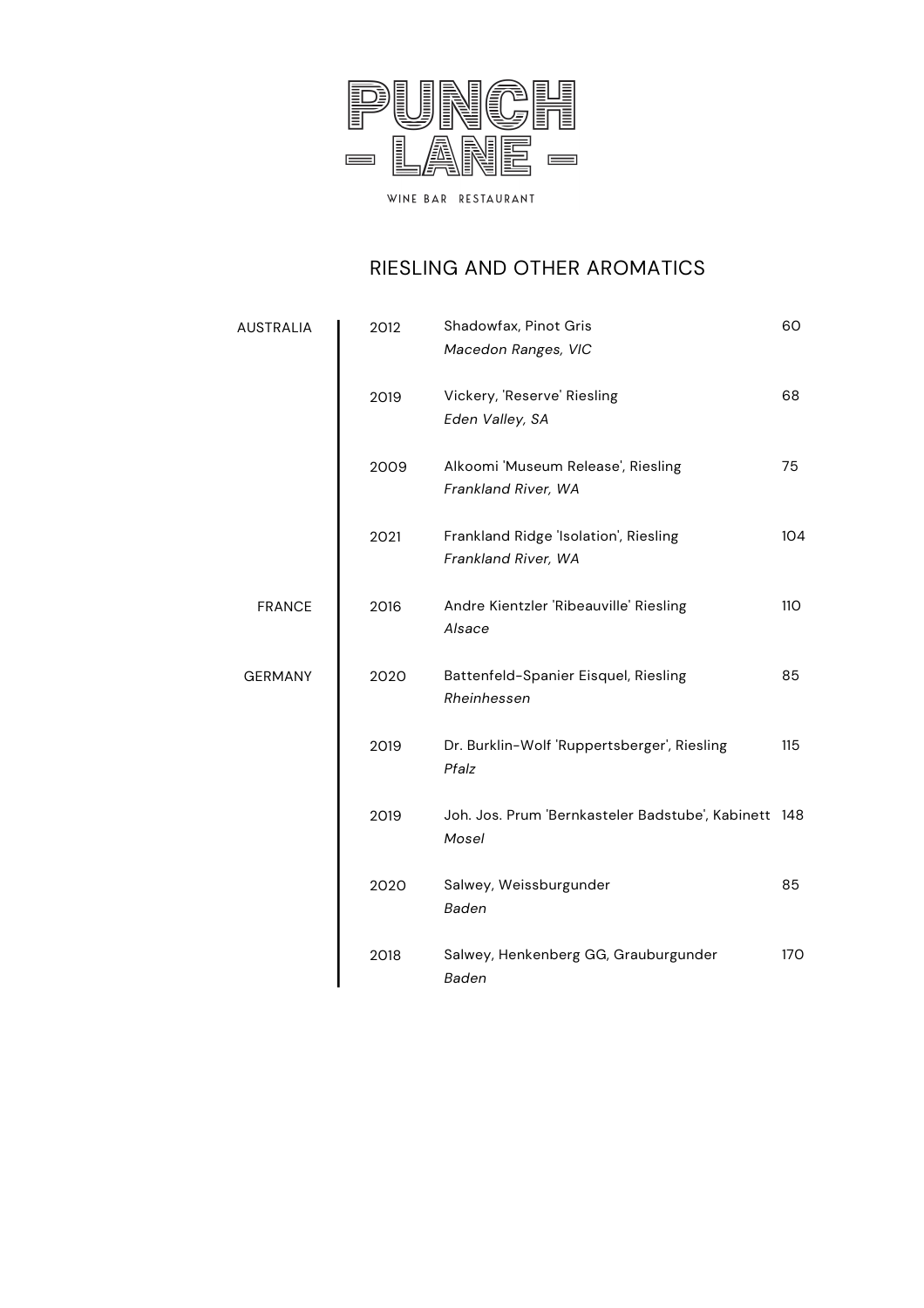

#### SAUVIGNON BLANC + FRIENDS

| AUSTRALIA     | 2020 | Michael Hall, Sauvignon Blanc<br>Adelaide Hills, SA                     | 84  |
|---------------|------|-------------------------------------------------------------------------|-----|
|               | 2020 | 10X By Tractor, Barrel Fermented Sauvignon<br>Mornington Peninsula, VIC | 78  |
|               | 2017 | Silkman Wines, Semillon<br>Hunter Valley, NSW                           | 70  |
|               | 2015 | Meerea Park 'Terracotta', Semillon<br>Hunter Valley, NSW                | 72  |
| <b>FRANCE</b> | 2018 | Batard Langelier, 'Didascalie' Muscadet<br>Loire Valley                 | 75  |
|               | 2020 | Pichot 'Clos Cartaud', Vouvray Chenin Blanc<br>Loire Valley             | 88  |
|               | 2008 | Domaine du Clos Naudin, Vouvray Demi Sec<br>Loire Valley                | 280 |
|               | 2014 | Peybonnehomme-Les-Tours, Cotes de Blaye<br><b>Bordeaux</b>              | 98  |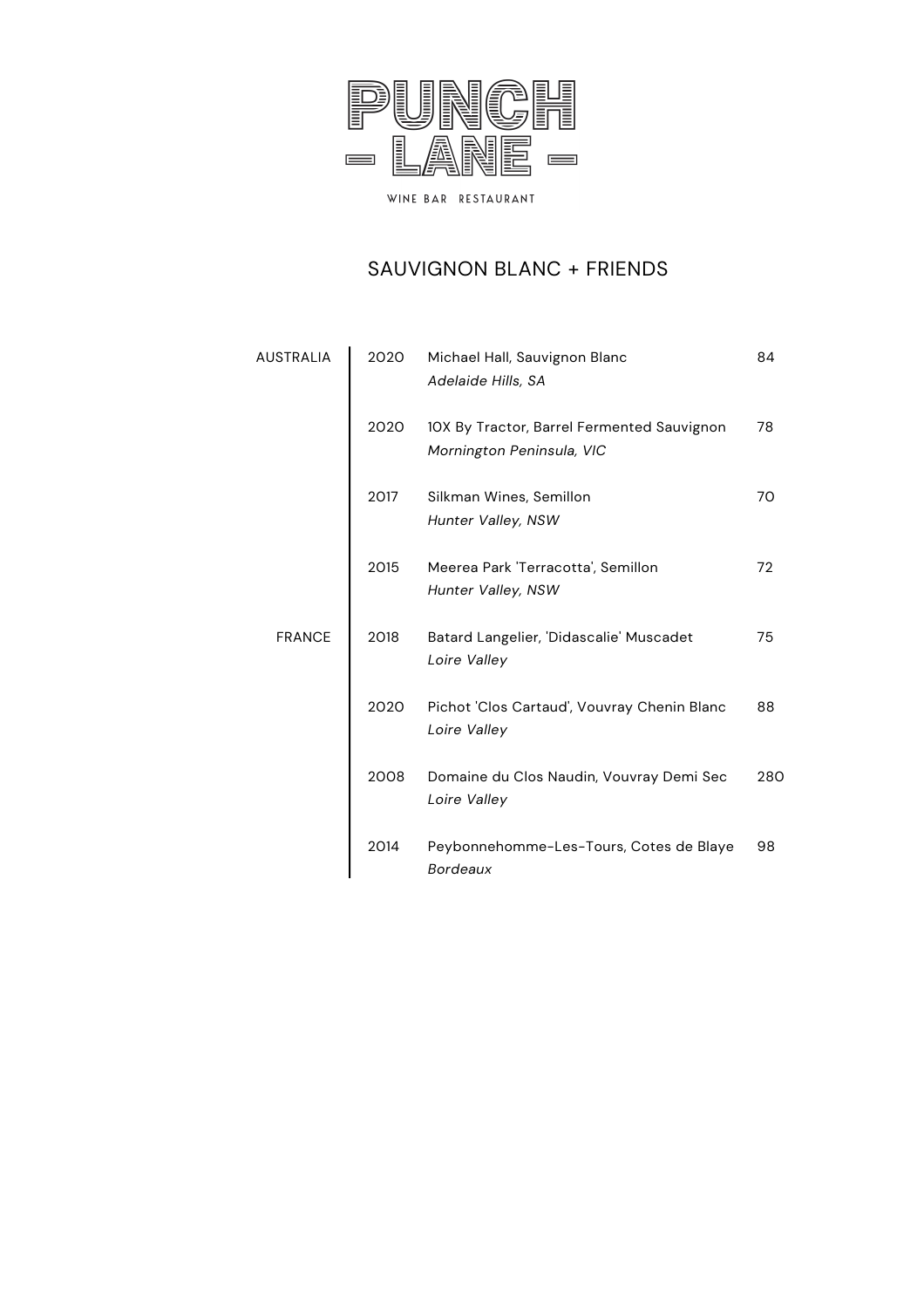

### CHARDONNAY

AUSTRALIA

NEW ZEALAND

| 2021 | Indigo,<br>Beechworth, VIC                                       | 70         |
|------|------------------------------------------------------------------|------------|
| 2019 | Byrne 'Coghills Creek',<br>Ballarat, VIC                         | 85         |
| 2021 | Farr Rising,<br>Geelong, VIC                                     | 125        |
| 2020 | Clyde Park 'B3',<br>Geelong, VIC                                 | 140        |
| 2017 | Ten Minutes 'Judd Vineyard', Museum<br>Mornington Peninsula, VIC | 165        |
| 2019 | Bindi 'Quartz',<br>Macedon, VIC                                  | 215        |
| 2019 | Santolin 'Gladysdale',<br>Yarra Valley, VIC                      | 88         |
| 2019 | Mount Mary,<br>Yarra Valley, VIC                                 | 245        |
| 2021 | Stoney Rise,<br>Tamar Valley, TAS                                | 78         |
| 2019 | Riversdale 'Crater'<br>Coal River Valley, TAS                    | 130        |
| 2020 | Tolpuddle,<br>Coal River Valley, TAS                             | 175        |
| 2021 | Fire Gully,<br>Margaret River, WA                                | 80         |
| 2019 | Leeuwin Estate 'Art Series',<br>Margaret River, WA               | 290        |
| 2021 | Kumeu River 'Estate',<br>Kumeu, NZ                               | <b>110</b> |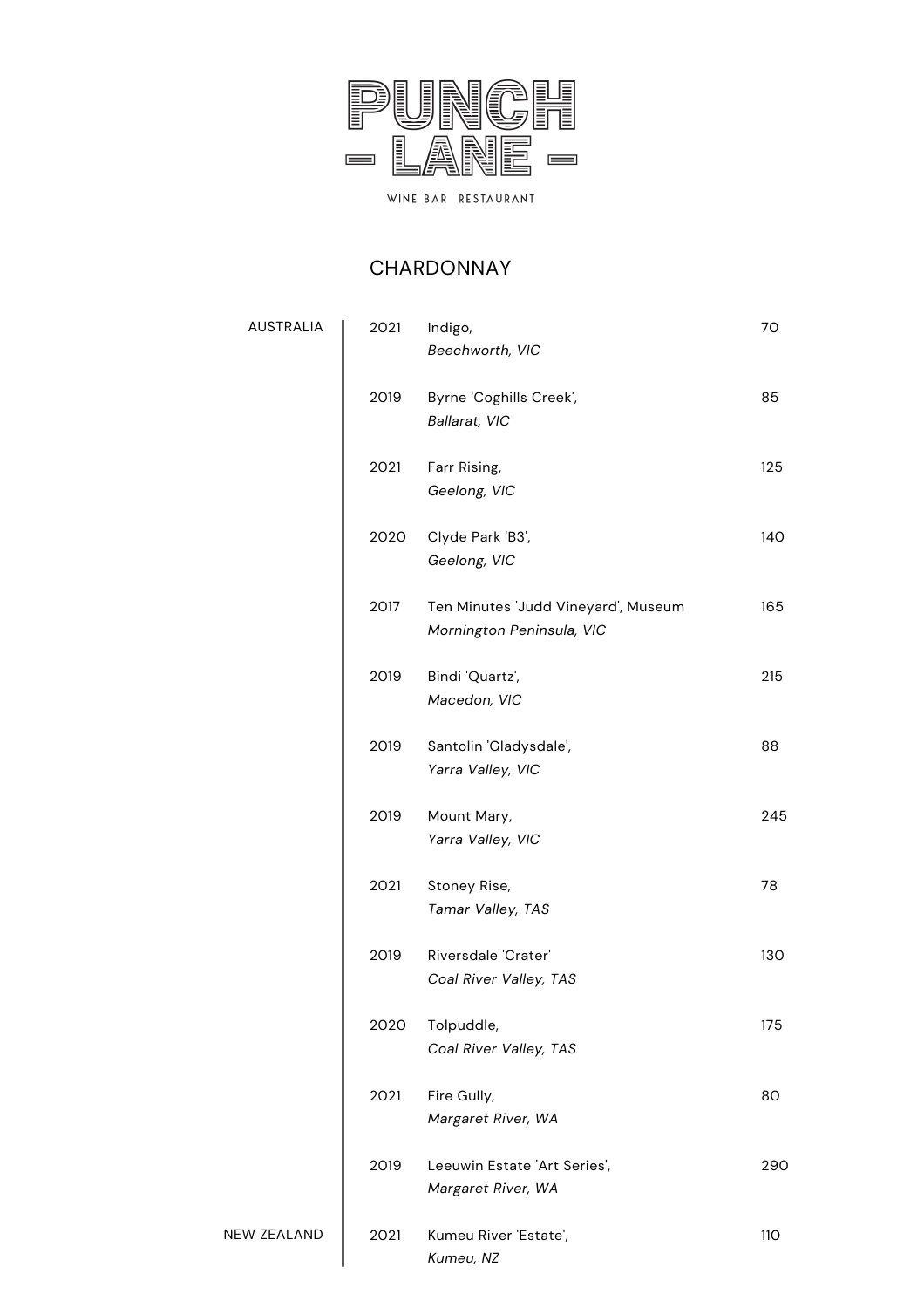

### WHITE BURGUNDY

|                       |      | 2020 Rois Mages, Aligote<br>Bouzeron                               | 112        |
|-----------------------|------|--------------------------------------------------------------------|------------|
| <b>CHABLIS</b>        | 2019 | Gerard Tremblay 'Petit Chablis'<br>Chablis                         | <b>110</b> |
|                       | 2020 | Domaine des Malandes,<br>Chablis                                   | 115        |
|                       | 2017 | William Fevre, Chablis 1er Cru 'Vaillons'<br>Chablis               | 195        |
|                       | 2019 | William Fevre, Chablis 1er Cru 'Vaulorent'<br>Chablis              | 305        |
|                       | 2015 | Vocoret et Fils, Chablis Grand Cru 'Blanchots'<br>Chablis          | 285        |
| COTE D'OR             | 2017 | J-F Mugnier, Nuits-St Georges 1er cru<br>Côte de Nuits             | 510        |
|                       | 2017 | Olivier Leflaive, Bourgogne Blanc<br>Côte de Beaune                | <b>110</b> |
|                       | 2019 | Pierre-Yves Colin-Morey, Bourgogne Blanc<br>Côte de Beaune         | 185        |
|                       | 2019 | Pierre-Yves Colin-Morey, Hautes-C. de Beaune 198<br>Côte de Beaune |            |
|                       | 2018 | Fabien Coche, Meursault 'Les Luchets'<br>Côte de Beaune            | 350        |
| <b>COTE MACONNAIS</b> | 2017 | Heritiers du Comte Lafon, Pouilly-Fuisse<br>Macon                  | 200        |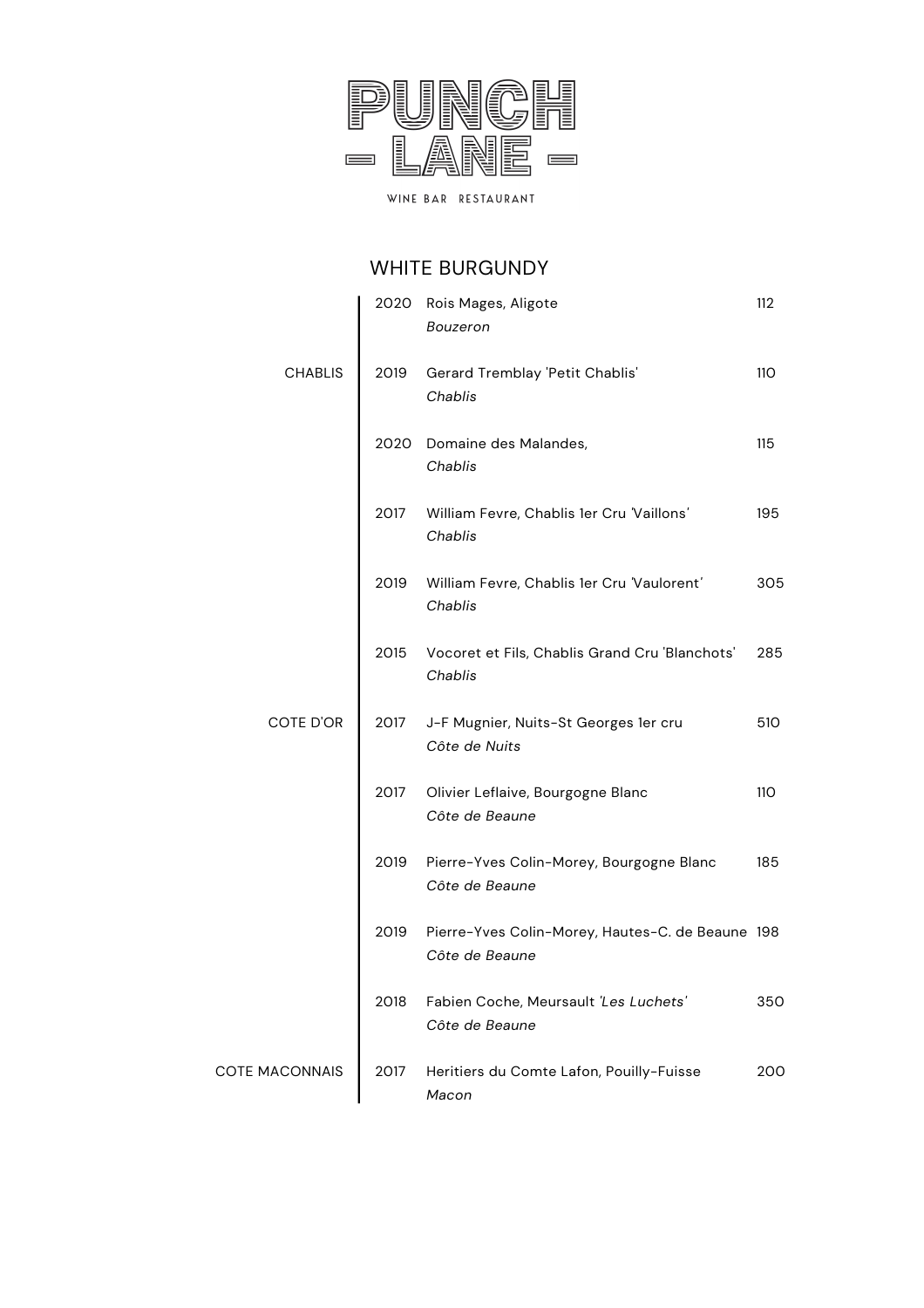

# ROSÉ/ORANGE/CHILLED RED

| <b>AUSTRALIA</b>    | 2021 | Arfion, Rose, Pinot Noir<br>Yarra Valley, VIC                      | 68  |
|---------------------|------|--------------------------------------------------------------------|-----|
|                     | 2021 | Hahndorf Hill, Trollinger<br>Adelaide Hills, SA                    | 65  |
|                     | 2021 | S.C. Pannell, 'Arido' Grenache,<br>McLaren Vale, SA                | 58  |
| <b>FRANCE</b>       | 2019 | Debussy 'Reverie', Grenache,<br>Languedoc                          | 50  |
|                     | 2020 | Chateau de Pibarnon, Bandol, Mourvedre<br>Provence                 | 162 |
| ORANGE/SKIN-CONTACT | 2021 | Havilah, 'OGG', Pinot Gris, Gewurztraminer<br>Tasmania             | 65  |
| <b>CHILLED RED</b>  | 2021 | Chaffey Bros, 'Pax Aeterna' Nouveau Grenache<br>Barossa Valley, SA | 65  |
|                     | 2021 | Sinapius, 'Esme' Gamay<br>Pipers Brook, TAS                        | 90  |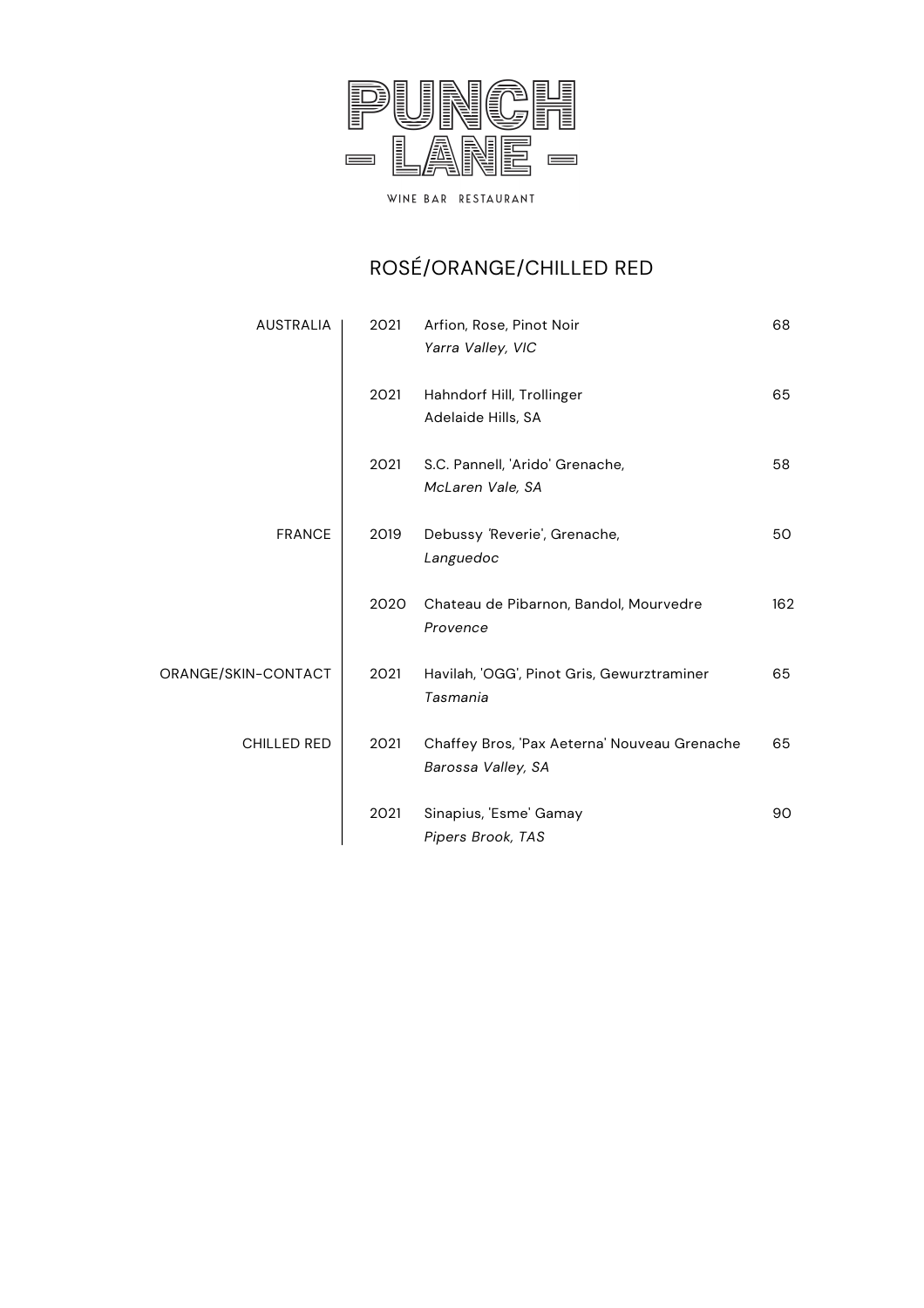

#### RED VARIETALS

| AUSTRALIA      | 2020 | Little Reddie, Refosco dal Peduncolo Rosso<br>Heathcote, VIC    | 95  |
|----------------|------|-----------------------------------------------------------------|-----|
|                | 2018 | Fighting Gully Road, Tempranillo<br>Beechworth, VIC             | 72  |
|                | 2018 | Susuro 'Farfalla', Sagrantino<br>Adelaide Hills, SA             | 76  |
| <b>SPAIN</b>   | 2019 | Petalos, Bierzo, Mencia<br>Galicia                              | 120 |
|                | 2007 | Dehesa la Granja 'Tinto', Tempranillo<br>Castilla y León        | 110 |
| <b>AUSTRIA</b> | 2019 | Birgit Braunstein 'Heide', Blaufrankisch<br>Burgenland          | 80  |
|                | 2019 | Pittnauer 'Heideboden', Zweigelt<br>Burgenland                  | 72  |
| <b>FRANCE</b>  | 2020 | Domaine Richard Rottiers, Gamay<br>Moulin a Vent, Beaujolais    | 113 |
|                | 2020 | Domaine Mee Godard 'Grand Cras', Gamay<br>Morgon, Beaujolais    | 172 |
|                | 2019 | Domaine de Bel-Air 'Granits Roses' Gamay<br>Fleurie, Beaujolais | 125 |
| <b>GREECE</b>  | 2020 | Thymiopolous 'Young Vine', Xinomavro<br>Náoussa                 | 70  |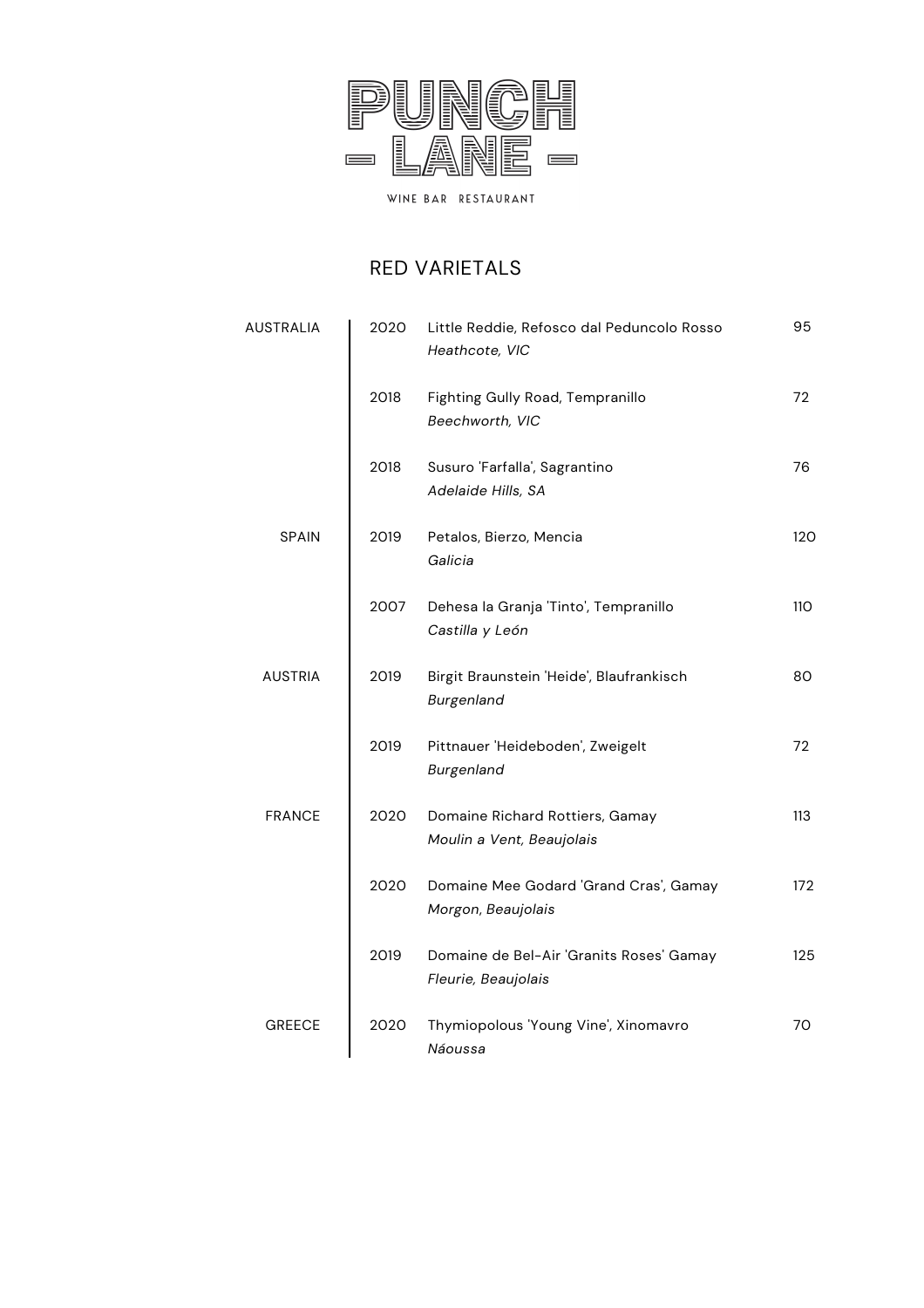

#### RED VARIETALS

| <b>ITALY</b> | 2020 | G.D Vajra, Langhe Nebbiolo<br>Piedmont               | <b>110</b> |
|--------------|------|------------------------------------------------------|------------|
|              | 2020 | Albino Rocca, Barbera d'Alba<br>Piedmont             | 90         |
|              | 2016 | Fratelli Alessandria, Barolo 'Gramolere'<br>Piedmont | 390        |
|              | 2004 | Mario Giribaldi, Barolo<br>Piedmont                  | 200        |
|              | 2013 | Quintarelli, Amarone Valpolicella<br>Veneto          | 1,130      |
|              | 2015 | Zenato, Amarone Della Valpolicella Riserva<br>Veneto | 575        |
|              | 2019 | Poggiotondo, Chianti<br>Tuscany                      | 62         |
|              | 2017 | Tenuta di Vignole, Chianti Classico<br>Tuscany       | 85         |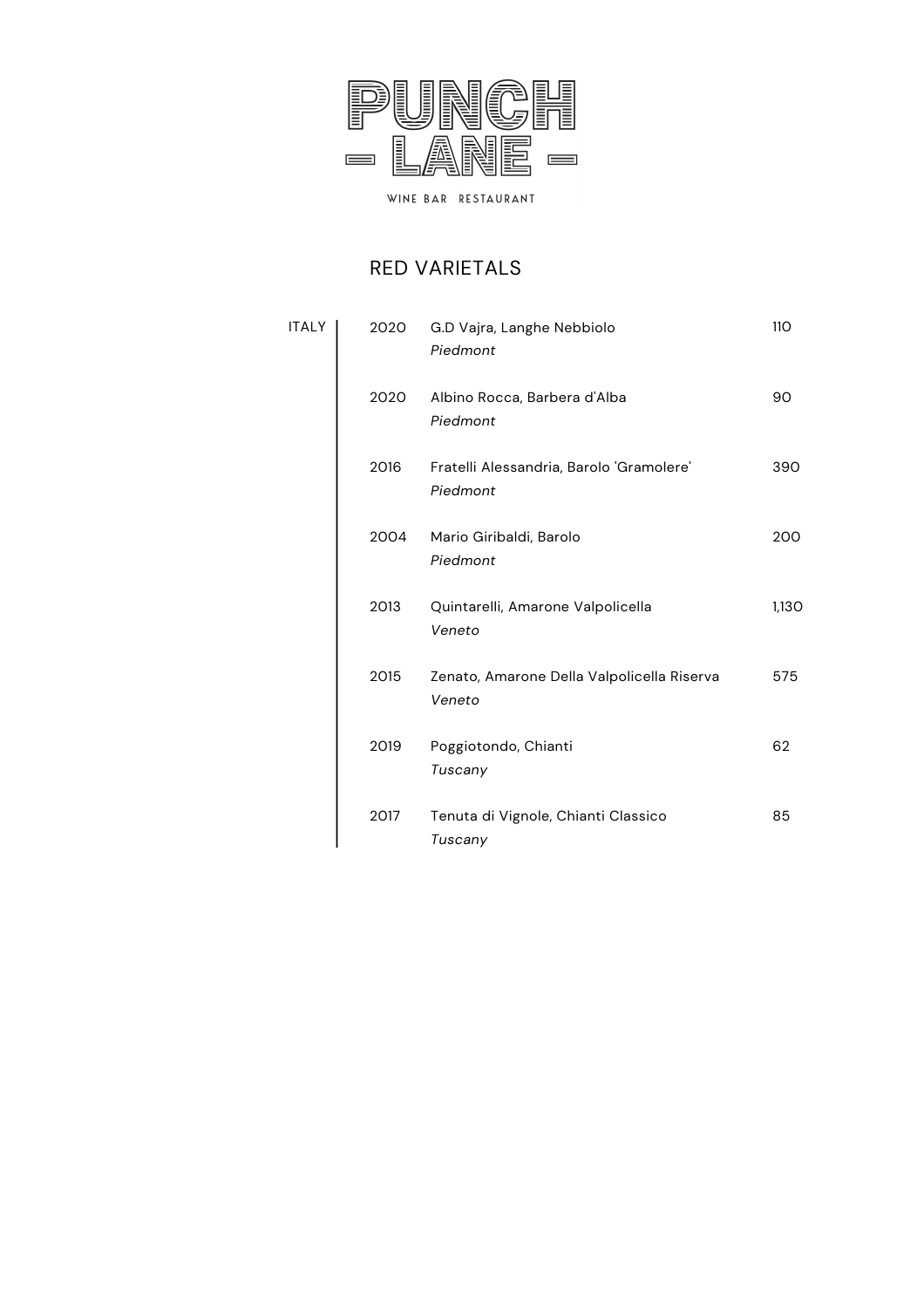

### PINOT NOIR

| <b>AUSTRALIA</b>   | 2018 | Byrne 'Sutherlands Creek',<br>Geelong, VIC            | 85  |
|--------------------|------|-------------------------------------------------------|-----|
|                    | 2019 | Valentine 'Vue on Halcyon',<br>Yarra Valley, VIC      | 88  |
|                    | 2018 | Santolin 'Gruyere',<br>Yarra Valley, VIC              | 99  |
|                    | 2019 | Mount Mary,<br>Yarra Valley, VIC                      | 330 |
|                    | 2021 | Shadowfax,<br>Macedon Ranges, VIC                     | 80  |
|                    | 2017 | Curly Flat,<br>Macedon Ranges, VIC                    | 145 |
|                    | 2020 | Clarence House 'Block 1',<br>Coal River Valley, TAS   | 115 |
| <b>NEW ZEALAND</b> | 2020 | Gate 20 Two,<br>Central Otago, NZ                     | 130 |
| <b>GERMANY</b>     | 2019 | Weingut Claus Schneider 'Alte Reben',<br><b>Baden</b> | 180 |
|                    | 2014 | Bernard Huber, 'Bienenberg', GG<br>Baden              | 250 |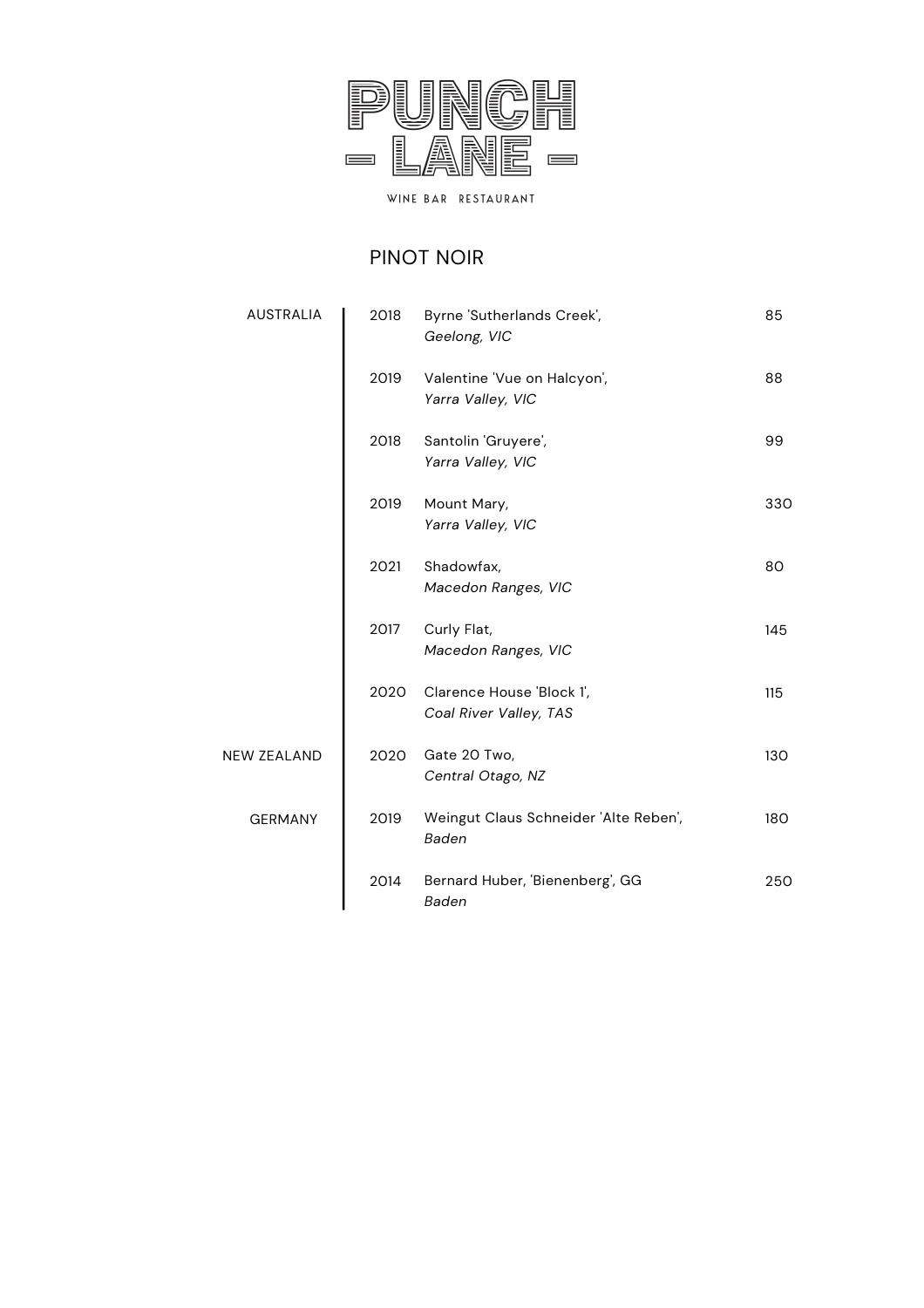

### PINOT NOIR

| <b>FRANCE</b> | 2018 | Edmond Cornu et Fils, Bourgogne<br>Côte de Nuits                       | 120 |
|---------------|------|------------------------------------------------------------------------|-----|
|               | 2019 | Rougeot-Dupin, Givry<br>Côte Chalonnaise                               | 154 |
|               | 2015 | Collotte, 'Fixin'<br>Côte de Nuits                                     | 175 |
|               | 2013 | David Duband, Chambolle-Musigny<br>Côte de Nuits                       | 315 |
|               | 2017 | Geantet-Pansiot, Morey-St-Denis 1er cru<br>'Les Baudes', Côte de Nuits | 550 |
|               | 2019 | Collotte, Gevrey-Chambertin 'Les Evocelles'<br>Côte de Nuits           | 260 |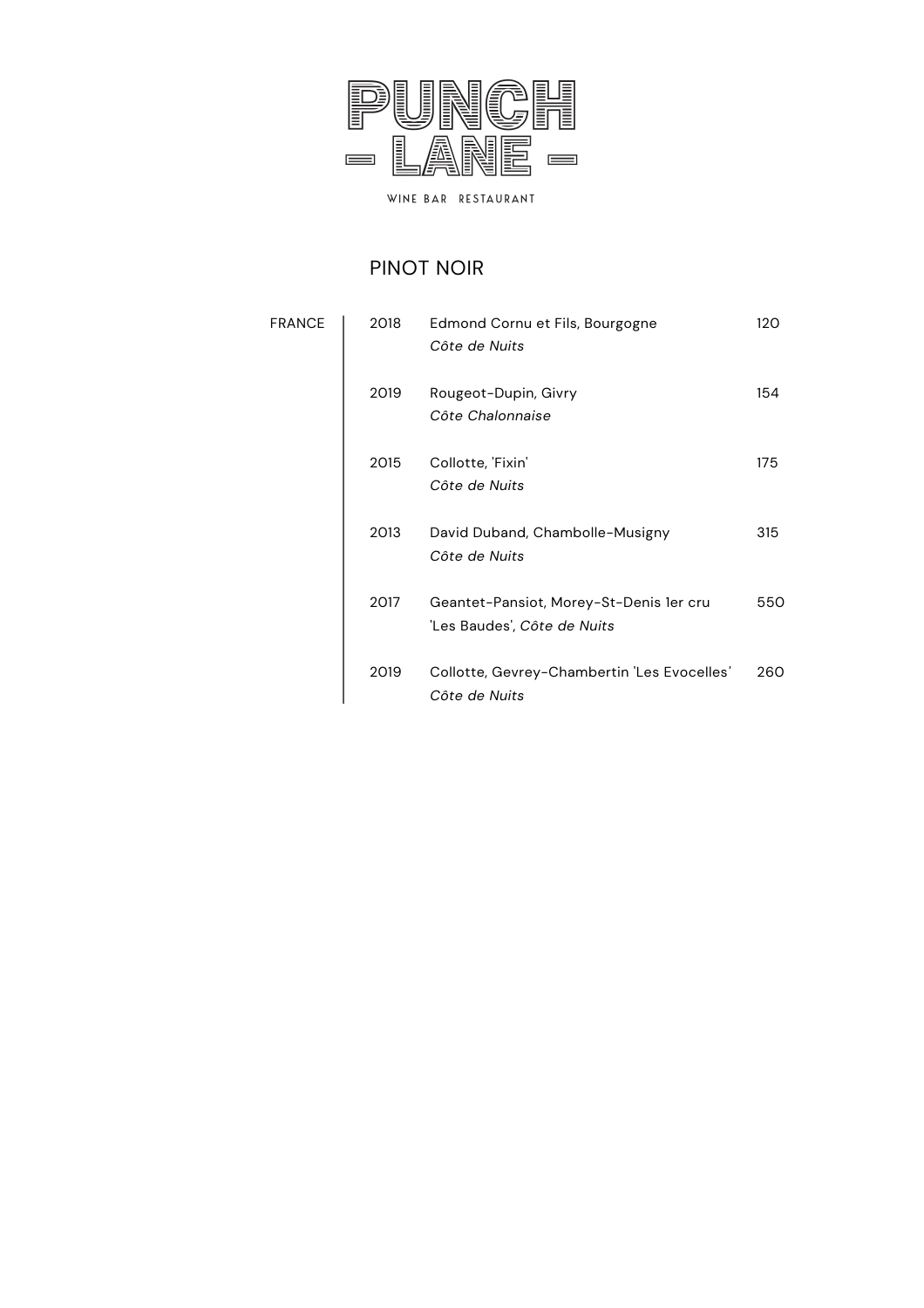

### CABERNET + FRIENDS

**AUSTRALIA** 

| 2020 | Timo Mayer, Merlot<br>Yarra Valley, VIC                           | 120 |
|------|-------------------------------------------------------------------|-----|
| 2019 | Mount Mary 'Quintet', Cabernet Blend<br>Yarra Valley, VIC         | 330 |
| 2020 | Linnaea 'Olbio', Cabernet Franc Malbec<br>Heathcote, VIC          | 90  |
| 2020 | Pyren 'Earthscape', Cabernet Franc<br>Pyrenees, VIC               | 70  |
| 2018 | Salomon 'Braeside', Cabernet Sauvignon<br>Fleurieu Peninsula, SA  | 74  |
| 2018 | Galafrey 'Dry Grown', Cabernet Franc<br>Mount Barker, WA          | 65  |
| 2014 | Galafrey 'Dry Grown', Cabernet Sauvignon<br>Mount Barker, WA      | 102 |
| 2019 | Moss Wood 'Ribbon Vale', Cabernet Sauvignon<br>Margaret River, WA | 144 |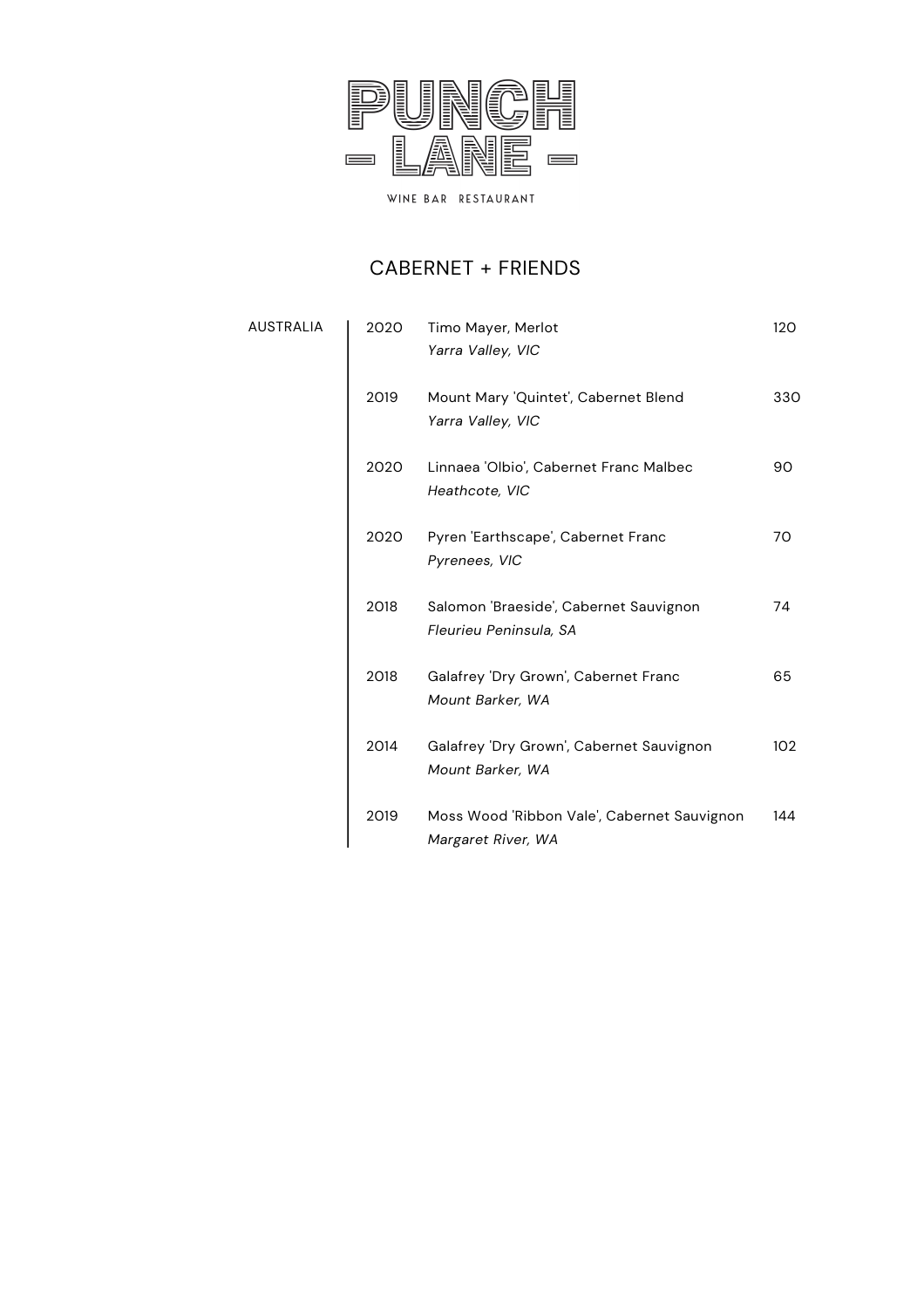

### CABERNET + FRIENDS

| LOIRE VALLEY    | 2020 | Arnaud Lambert, 'Clos Mazurique', CF<br>Saumur        | 92         |
|-----------------|------|-------------------------------------------------------|------------|
| <b>BORDEAUX</b> | 2019 | Chateau Lestage-Darquier,<br>Moulis-en-Medoc          | <b>110</b> |
|                 | 2016 | Chateau Maucamps,<br>Haut-Medoc                       | 120        |
|                 | 2015 | Chateau du Glana,<br>Saint-Julien                     | 225        |
|                 | 2016 | Chateau le Coteau,<br>Margaux                         | 195        |
|                 | 2016 | Chateau Grands Marechaux,<br>Blaye, Cotes de Bordeaux | 90         |
|                 | 2019 | Chateau Cru Godard,<br>Francs, Cotes de Bordeaux      | 92         |
|                 | 2015 | Chateau la Fleur de Graves,<br>Graves de Vayres       | 120        |
|                 | 2008 | Chateau la Grave,<br>Pomerol                          | 340        |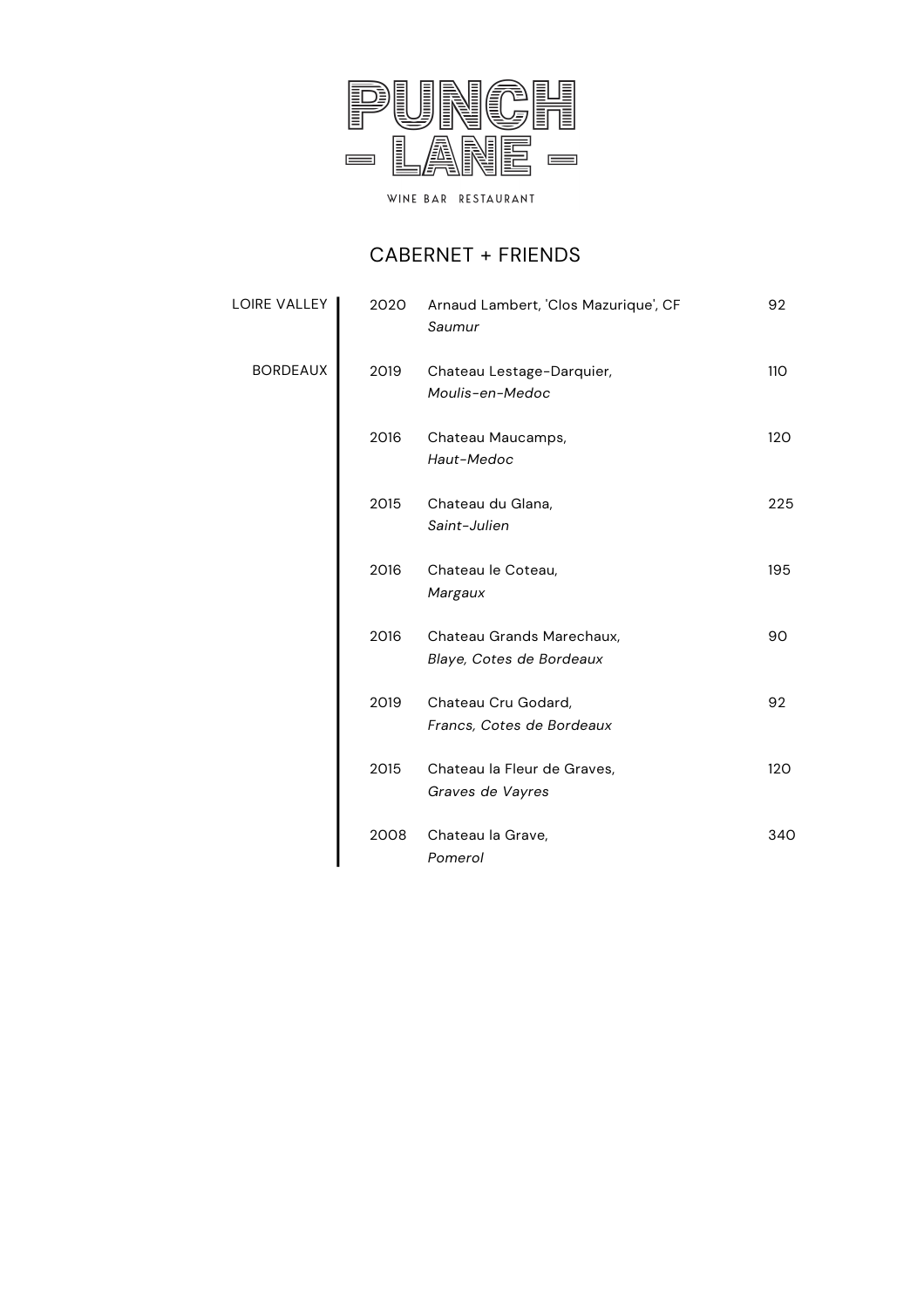

# SHIRAZ, G.S.M + FRIENDS

| AUSTRALIA | 2019 | Passing Clouds 'Serpentine', Shiraz<br>Bendigo, VIC      | 108 |
|-----------|------|----------------------------------------------------------|-----|
|           | 2018 | Sutton Grange, Syrah<br>Bendigo, VIC                     | 135 |
|           | 2019 | Hickinbotham, 'Brooks Road' Shiraz<br>McLaren Vale, SA   | 148 |
|           | 2019 | Toby Bekkers', Syrah<br>McLaren Vale, SA                 | 250 |
|           | 2020 | Kalleske 'Moppa', Shiraz<br>Barossa Valley, SA           | 78  |
|           | 2021 | Spinifex, Syrah<br>Barossa Valley, SA                    | 88  |
|           | 2019 | Ben Glaetzer 'Amon-Ra' Shiraz<br>Barossa Valley, SA      | 205 |
|           | 2019 | Torbreck 'The Struie', Shiraz<br>Barossa Valley, SA      | 122 |
|           | 2009 | Spinifex 'Tabor', Mataro<br>Barossa Valley, SA           | 185 |
|           | 2019 | Michael Hall 'Flaxman', Shiraz<br>Eden Valley, SA        | 115 |
|           | 2016 | Clonakilla Museum, Shiraz Viognier<br>Murrumbateman, NSW | 310 |
|           | 2020 | Swinney, Grenache<br>Frankland River, WA                 | 98  |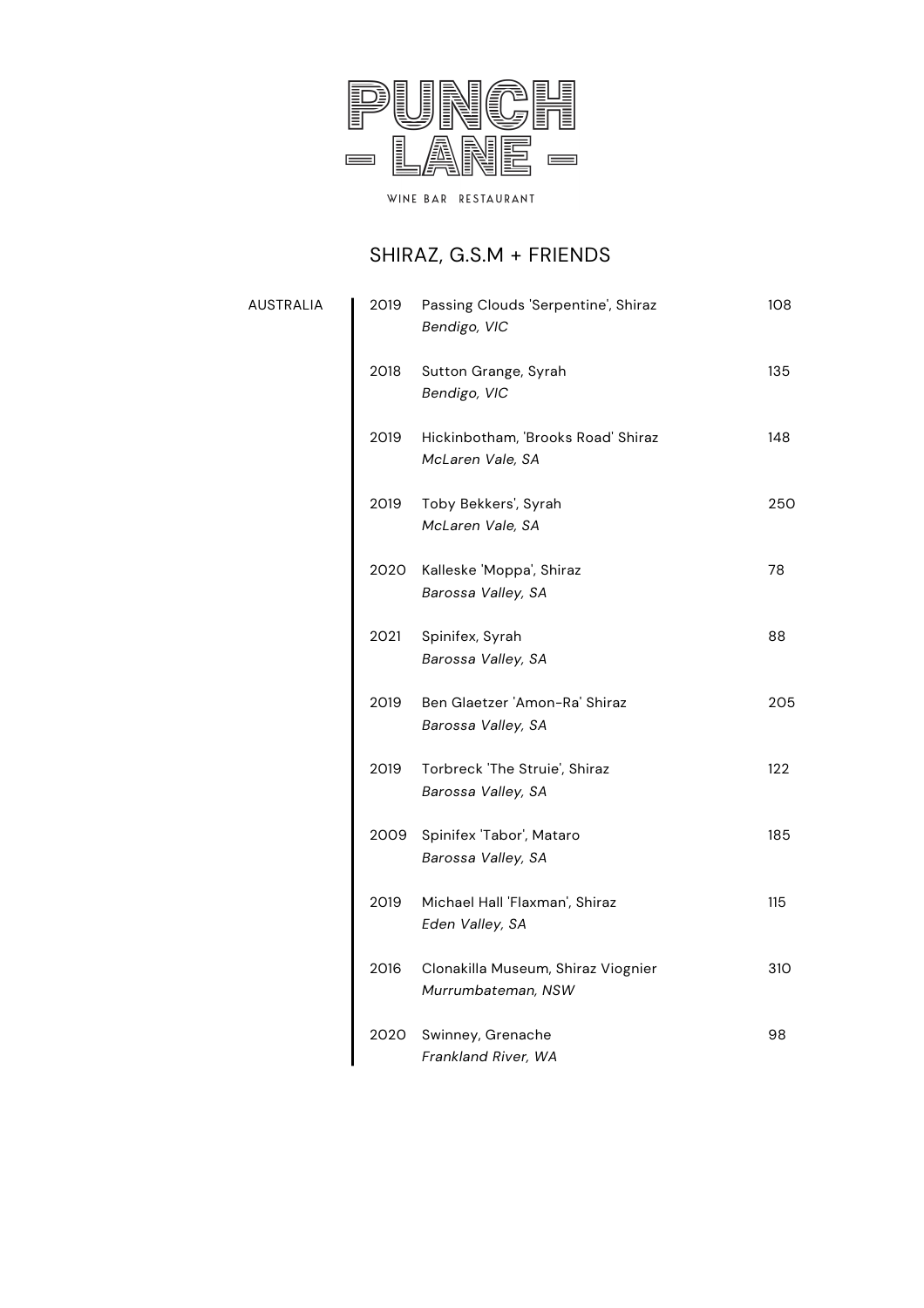

# SHIRAZ, G.S.M + FRIENDS

| <b>FRANCE</b> | 2020 | St Damien 'Plan de Dieu' Cotes-du-Rhone,<br><b>Rhone Valley</b>      | 75  |
|---------------|------|----------------------------------------------------------------------|-----|
|               | 2018 | Aurelien Chatagnier, IGP 'Le Cret Louison' Syrah<br>Northern Rhône   | 165 |
|               | 2020 | Garon, Cote Rotie, 'Sybarine' Syrah<br>Northern Rhône                | 258 |
|               | 2019 | Gilles Robin, 'St. Joseph' Syrah<br>Northern Rhône                   | 190 |
|               | 2018 | Domaine D'Ourea, Gigondas, Grenache blend<br>Southern Rhone          | 150 |
|               | 2015 | Gigognan, Châteauneuf-du-Pape, Grenache Blend 195<br>Southern Rhône  |     |
|               | 2018 | Domaine de Courbissac, Minervois, Roc du Piere<br>Languedoc          | 145 |
|               | 2019 | Domaine Tempier Classique, Bandol, Mourvedre<br>Provence             | 190 |
|               | 2015 | Domaine du Clos Des Fees, Grenache blend<br>Côtes du Roussillon      | 160 |
| <b>SPAIN</b>  | 2010 | Marco Abella, 'Clos Abella', Priorat Garnacha blend 250<br>Catalunya |     |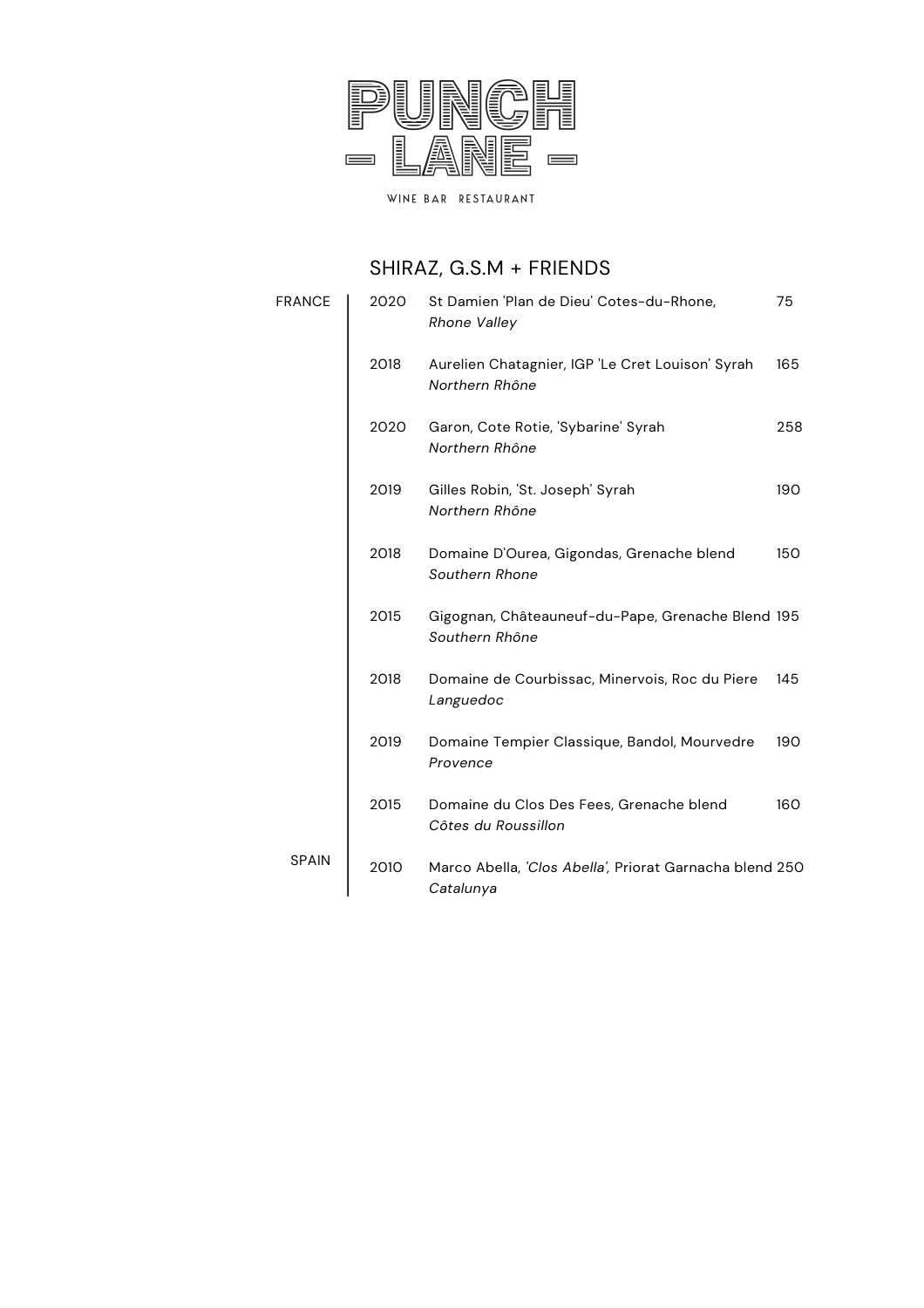

|                |                                                                           | <b>DESSERT WINE</b>                                                   | Glass<br>75ml | <b>Bottle</b> |
|----------------|---------------------------------------------------------------------------|-----------------------------------------------------------------------|---------------|---------------|
| <b>ITALY</b>   | 2020                                                                      | Marenco Scrapona, Moscato d'Asti 750ml<br>Piedmont                    |               | 75            |
| <b>FRANCE</b>  | Cep by Cep 'Coteaux du Layon', Chenin Blanc 750ml<br>2020<br>Loire Valley |                                                                       |               | 100           |
|                | 2019                                                                      | La Pigeade, Muscat De Beaumes De Venise 750ml<br>Southern Rhone       | 17            | 140           |
|                | 2016                                                                      | Chateau Guiraud 'Petit Guiraud', Sauternes 375ml<br><b>Bordeaux</b>   |               | 75            |
|                | 2011                                                                      | Chateau Suduiraut, 1er Cru Classe, Sauternes 375ml<br><b>Bordeaux</b> |               | 160           |
|                | 2009                                                                      | La Perle d'Arche, Sauternes 375ml<br><b>Bordeaux</b>                  |               | 120           |
| <b>GERMANY</b> | 2019                                                                      | Joh. Jos. Prum, Wehlener Sonnenuhr Spätlese 750ml<br>Mosel            |               | 225           |
|                | 2019                                                                      | Joh. Jos. Prum, Graacher Himmelreich Auslese 750ml<br>Mosel           |               | 235           |
| <b>HUNGARY</b> | 2018                                                                      | Balassa, Szamorodni Tokaji 250ml<br>Tokaj                             | 24            | 112           |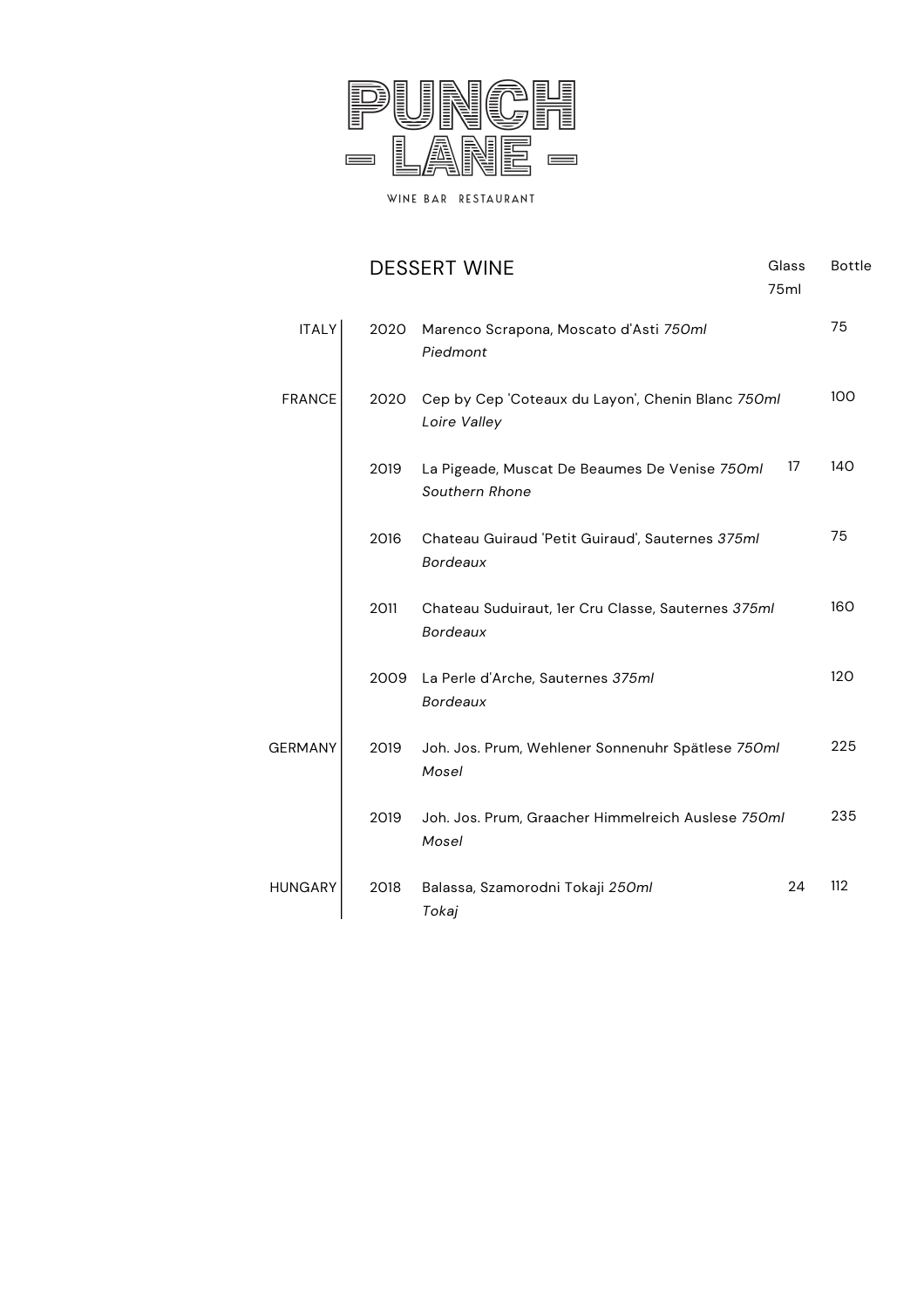

### FORTIFIED WINE + FRIENDS

60ml 375ml

| <b>FORTIFIED WINE</b> |      | Chambers Rutherglen Muscat<br>Rutherglen, VIC                   | 10                |    |
|-----------------------|------|-----------------------------------------------------------------|-------------------|----|
|                       | 2016 | Simao Wines, Vintage Fortified<br>Rutherglen, VIC               | 13                | 64 |
|                       | 2013 | Pikes, SMB Fortified Shiraz 375ml<br>Clare Valley, SA           |                   | 58 |
|                       |      | Sittella, Solera Pedro Ximinez<br>Swan Valley, WA               | 19                |    |
| <b>PORT</b>           |      | Meandro do Vale Meao, Finest Reserve<br>Oporto, POR             | $12 \overline{ }$ |    |
|                       |      | Quinta do Noval 10 Year Old Tawny<br>Douro Valley, POR          | 19                |    |
| <b>FONDILLON</b>      |      | Primitivo Quiles, 'Fondillon' 1948 Solera 45ml<br>Alicante, SPA | 30                |    |
| <b>SHERRY</b>         |      | Lustau, 'Los Arcos' Amontillado<br>Jerez, SPA                   | 10                |    |
| <b>MADEIRA</b>        |      | D'Oliveiras 5yo Medium Sweet<br>Madeira, POR                    | 15                |    |
|                       |      | Henriques & Henriques Boal 10yo<br>Madeira, POR                 | 19                |    |
|                       | 2001 | D'Olivieras 'Colheita' Boal - 20yr in cask<br>Madeira, POR      | 36                |    |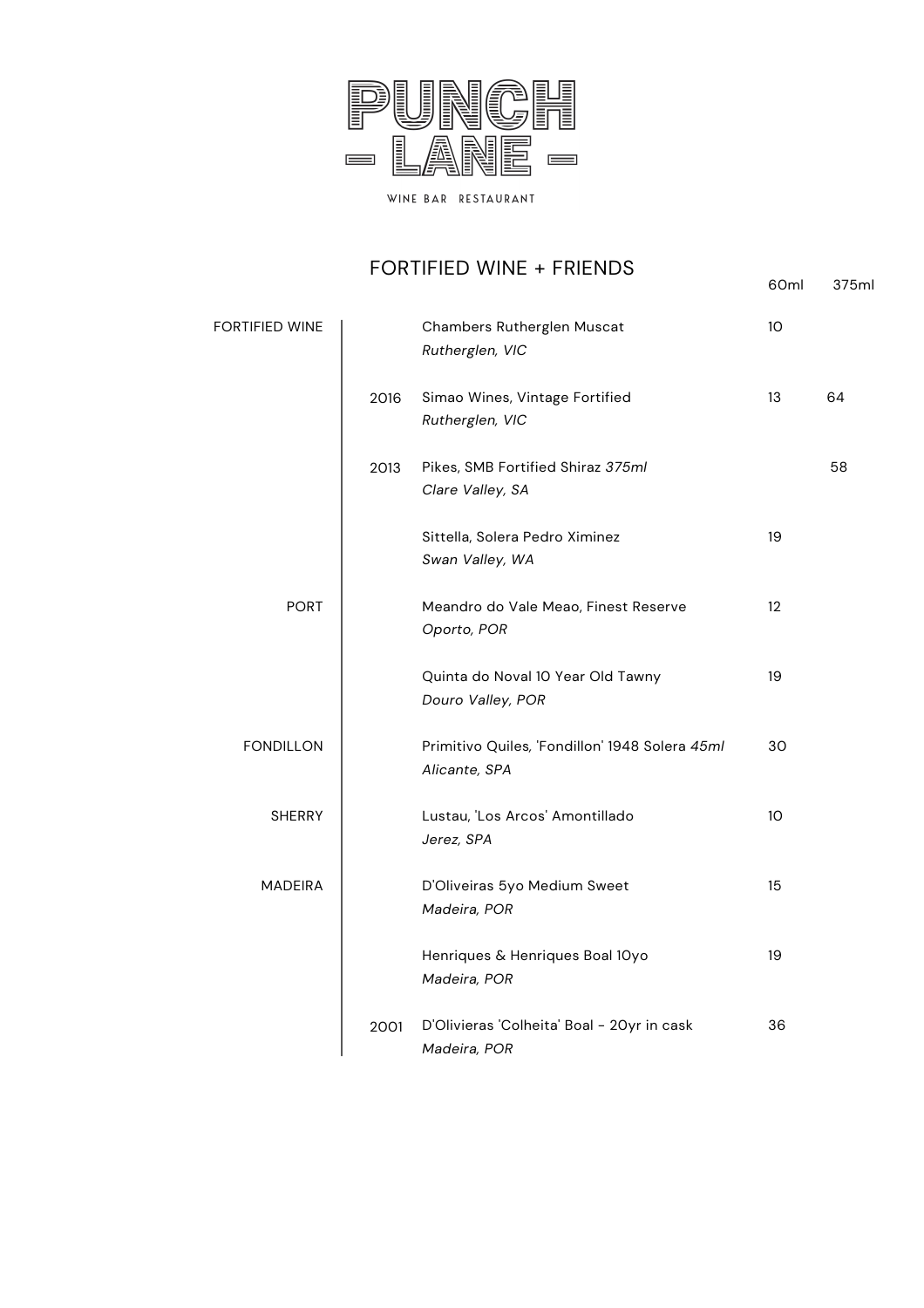

### SPIRITS

| ט וווווט                    |                                                        |    |  |  |
|-----------------------------|--------------------------------------------------------|----|--|--|
| <b>WHISKIES AND BOURBON</b> | Johnnie Walker 'Black' 12 years old<br>Kilmarnock, SCT | 13 |  |  |
|                             | Johnnie Walker 'Blue'<br>Kilmarnock, SCT               | 40 |  |  |
|                             | <b>Buffalo Trace</b><br>Kentucky, USA                  | 12 |  |  |
|                             | Eagle Rare<br>Kentucky, USA                            | 18 |  |  |
|                             | High West American Prairie Reserve<br>Utah, USA        | 15 |  |  |
|                             | High West Double Rye Whiskey<br>Utah, USA              | 15 |  |  |
|                             | High West Rendezvous Rye Whiskey<br>Utah, USA          | 19 |  |  |
| <b>INTERNATIONAL</b>        | Nikka Coffey Grain 45%<br>Miyagikvo JAP                | 22 |  |  |
|                             | Matsui Kurayoshi 12yo 43%<br>Tottori JAP               | 24 |  |  |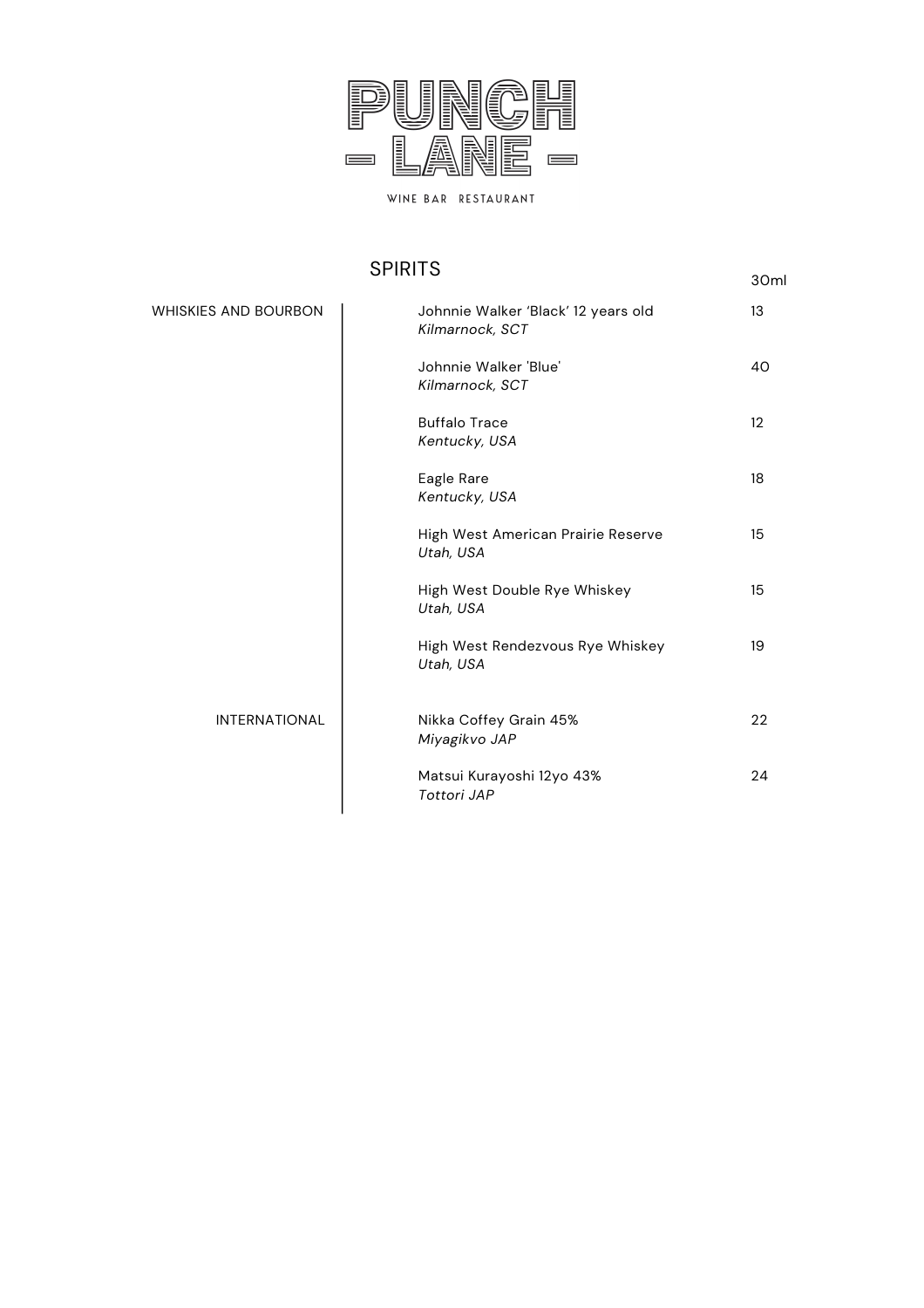

# SINGLE MALTS + SCOTCH

30ml

| <b>LOWLANDS</b>  | Glenkinchie 12<br>Lowlands, SCT                                 | 18 |
|------------------|-----------------------------------------------------------------|----|
| <b>HIGHLANDS</b> | Macallan 12 Triple Oak Cask<br>Highlands, SCT                   | 19 |
|                  | Macallan 12 Sherry Oak Cask<br>Highlands, SCT                   | 22 |
| <b>ISLAY</b>     | Laphroaig 10<br>Islay, SCT                                      | 22 |
|                  | Lagavulin 16<br>Islay, SCT                                      | 23 |
| ISLE OF SKYE     | Talisker 10<br>Isle of Skye, SCT                                | 17 |
| <b>AUSTRALIA</b> | <b>Starward Nova Red Wine Barrels</b><br>Port Melbourne, VIC    | 14 |
|                  | Starward Two Fold Double Grain<br>Port Melbourne, VIC           | 13 |
|                  | Sullivans Cove American Oak Single Cask Tawny<br>Cambridge, TAS | 61 |
|                  | Sullivans Cove Double Cask<br>Cambridge, TAS                    | 38 |
|                  |                                                                 |    |